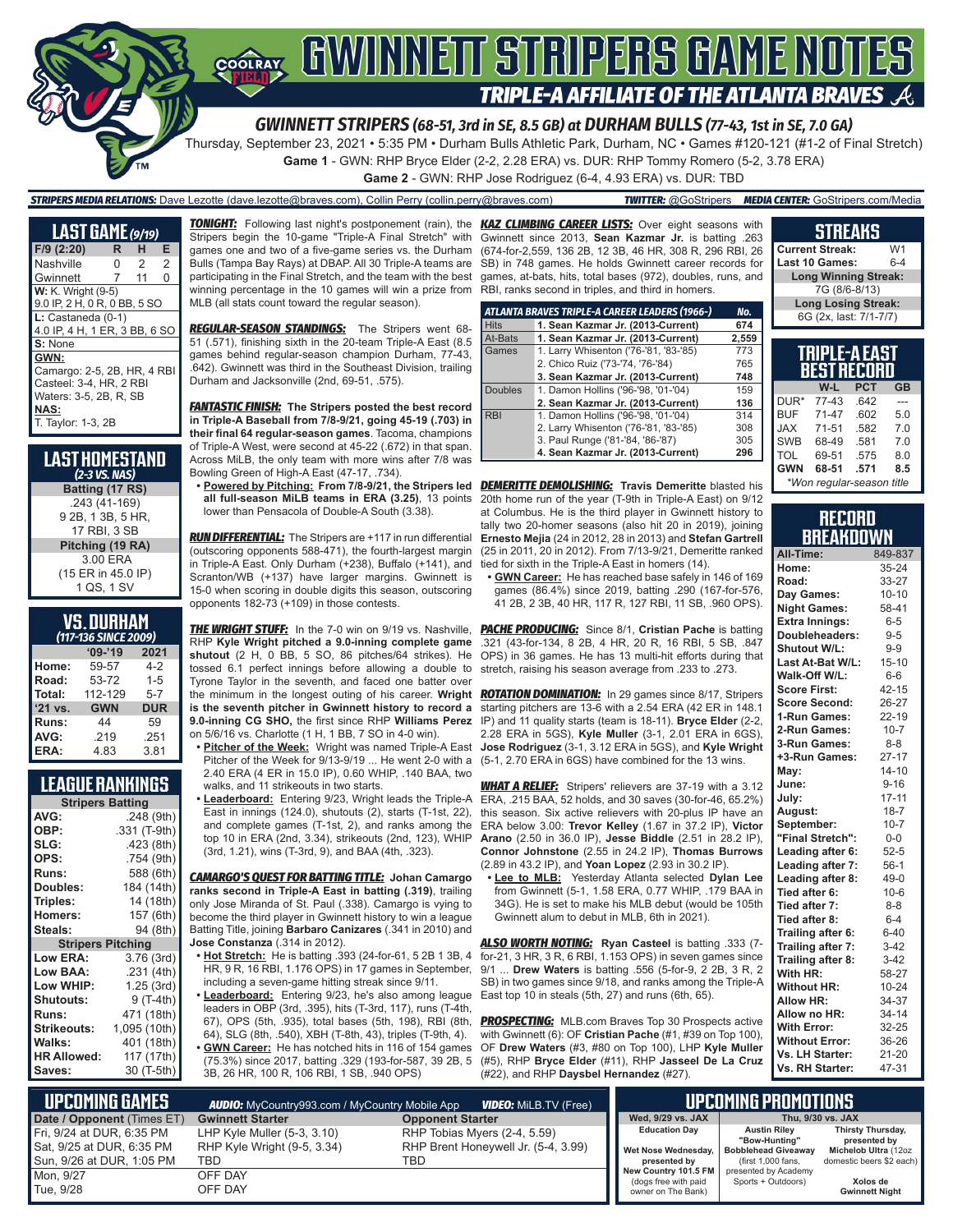

#### *THURSDAY, SEPTEMBER 23, 2021 AT DURHAM*

#### **MANAGER MATT TUIASOSOPO**

**Matt Tuiasosopo** is in his first season as Gwinnett manager and his third season as a coach in the Atlanta Braves organization in 2021. He was named the seventh manager in team history on 3/30/21. Tuiasosopo is both the youngest manager in team history (turned 35 on 5/10) and the first former Gwinnett player to manage the club (hit .221 with 19 HR, 73 RBI in 178 games from 2016-17).

Tuiasosopo made his managerial debut in 2019 with Class-A Rome, leading the club to a 65-74 record and earning Atlanta's Bobby Cox Award for minor league manager of the year. He was set to return to Rome in 2020, but was reassigned to the Braves Alternate Training Site at Coolray Field once the MiLB season was canceled.

| Tuiasosopo's Managerial Career | Games | W-L     | <b>PCT</b> | <b>Plavoffs</b> |
|--------------------------------|-------|---------|------------|-----------------|
| With Gwinnett (1 Season):      | 119   | 68-51   | 571        |                 |
| MiLB Career (2 Seasons):       | 257   | 133-124 | 518        |                 |

*All staff bios available in the 2021 Stripers Media Guide*

|                            | EJECTIONS (4)            |                         |
|----------------------------|--------------------------|-------------------------|
| Player/Coach               | Date/Inning              | <b>Umpire</b>           |
| <b>Ryan Goins</b>          | 5/25 vs. MEM, 7th Inning | <b>HP Clint Vondrak</b> |
| <b>MGR Matt Tuiasosopo</b> | 6/3 vs. JAX, 8th Inning  | <b>HP Alex Tosi</b>     |
| <b>Travis Snider</b>       | 7/30 at MEM, 8th Inning  | HP John Bacon           |
| <b>Ryan Casteel</b>        | 8/17 at LOU, 3rd Inning  | 1B Charlie Ramos        |

| TEAM DEFENSE (4TH IN TRIPLE-A EAST) |                                                                                                 |                |                                        |            |            |              |           |
|-------------------------------------|-------------------------------------------------------------------------------------------------|----------------|----------------------------------------|------------|------------|--------------|-----------|
| <b>PCT</b>                          | G                                                                                               | ТC.            | <b>PO</b>                              | A          | Е          | <b>DP</b>    | <b>TP</b> |
| .983                                | 119                                                                                             | 4240           | 3088                                   | 1081       | 71         | 112          |           |
| <b>Catchers</b>                     |                                                                                                 | <b>SB</b>      | $\mathsf{cs}$                          | <b>ATT</b> | <b>PCT</b> | <b>PB</b>    | W-L       |
| Casteel, Ryan                       |                                                                                                 | $\overline{4}$ | <sup>0</sup>                           | 4          | .000       |              | $1 - 2$   |
| Contreras, William                  |                                                                                                 | 21             | $\overline{2}$                         | 23         | .087       | 5            | $23-6$    |
| d'Arnaud, Travis                    |                                                                                                 | 2              | $\overline{2}$                         | 4          | .500       | U            | $5 - 1$   |
| Jackson, Alex                       |                                                                                                 | 10             | 4                                      | 14         | .286       |              | $11 - 12$ |
| Lucroy, Jonathan                    |                                                                                                 | 18             | 5                                      | 23         | .217       |              | $8 - 15$  |
| Martinez, Carlos                    |                                                                                                 | 3              | O                                      | 3          | .000       |              | $2 - 1$   |
| Morales, Jonathan                   |                                                                                                 | 16             |                                        | 23         | .304       | 3            | $17 - 14$ |
| Tromp, Chadwick                     |                                                                                                 | O              | O                                      | U          |            | <sup>n</sup> | $0 - 0$   |
| Total:                              |                                                                                                 | 74             | 20                                     | 94         | .213       | 11           | 67-51     |
|                                     | <b>Outfield Assists (28):</b><br>Waters (11), Demeritte (5), Ervin (5), Pache (2), Sanchez (2), |                |                                        |            |            |              |           |
|                                     |                                                                                                 |                | Almonte (1), Inciarte (1), Rosario (1) |            |            |              |           |
| Pitcher Pickoffs (5):               |                                                                                                 |                | Kingham (2), Muller (2), Y. Lopez (1)  |            |            |              |           |
| Catcher Pickoffs (3):               |                                                                                                 |                | Casteel (1), Jackson (1), Morales (1)  |            |            |              |           |

# **STARTS**

|     | <b>By Batting Order</b>                                                                                                                                                                         |
|-----|-------------------------------------------------------------------------------------------------------------------------------------------------------------------------------------------------|
| 1:  | Waters (82), Pache (22), Inciarte (6), Arcia (5), Almonte (1), Ervin (1), Gore (1),<br>Sanchez (1)                                                                                              |
| 2:  | Pache (42), Kipnis (25), Arcia (18), Rosario (11), Goins (9), Demeritte (4), Waters (3),<br>Sanchez (2), Almonte (1), Camargo (1), Ervin (1), Gore (1), Heredia (1)                             |
| 3:  | Arcia (49), Camargo (40), Kipnis (12), d'Arnaud (6), Demeritte (4), Jackson (3),<br>Lucroy (3), Contreras (2)                                                                                   |
| 4:  | Camargo (54), Demeritte (20), Jackson (17), Contreras (6), Kipnis (6), Lucroy (5),<br>Almonte (3), Casteel (3), Franco (2), Rosario (2), Kazmar Jr. (1)                                         |
| 5:  | Contreras (29), Demeritte (14), Kazmar Jr. (13), Lucroy (13), Goins (12), Kipnis (11),<br>Almonte (8), Jackson (8), Camargo (3), Casteel (2), Sanchez (2), Snider (2),<br>Franco (1), Ervin (1) |
| 6:  | Goins (28), Kazmar Jr. (17), Demeritte (13), Casteel (12), Ervin (9), Snider (8),<br>Pache (7), Sanchez (7), Lucroy (5), Waters (5), Almonte (4), Contreras (3), Jackson (1)                    |
| 7:  | Ervin (23), Kazmar Jr. (21), Goins (18), Sanchez (18), Snider (13), Casteel (7),<br>Pache (6), Demeritte (5), Morales (4), Waters (3), Almonte (1)                                              |
| 8:  | Sanchez (34), Morales (22), Ervin (16), Kazmar Jr. (12), Snider (10), Goins (8),<br>Gore (8), Casteel (5), Unroe (2), Brugman (1), Martinez (1)                                                 |
| 9:  | Starting Pitchers (71), Morales (14), Sanchez (13), Gore (6), Ervin (4), Snider (4),<br>Casteel (2), Kazmar Jr. (2), Martinez (2), Unroe (1)                                                    |
|     | <b>By Position</b>                                                                                                                                                                              |
| C:  | Morales (31), Contreras (29), Jackson (23), Lucroy (23), d'Arnaud (6), Casteel (4),<br>Martinez (3)                                                                                             |
| 1B: | Camargo (56), Casteel (25), Snider (14), Kazmar Jr. (9), Morales (6), Franco (3),<br>Lucroy (2), Unroe (2), Demeritte (1), Goins (1)                                                            |
| 2B: | Kipnis (44), Sanchez (26), Goins (25), Kazmar Jr. (21), Arcia (1), Morales (1), Unroe (1)                                                                                                       |
| 3B: | Camargo (39), Kazmar Jr. (33), Sanchez (28), Goins (14), Arcia (3), Morales (2)                                                                                                                 |
| SS: | Arcia (63), Goins (35), Sanchez (19), Camargo (1), Kazmar Jr. (1)                                                                                                                               |
| LF: | Waters (40), Ervin (27), Gore (16), Almonte (9), Snider (7), Demeritte (6), Kipnis (5),                                                                                                         |
| CF: | Arcia (4), Rosario (3), Heredia (1), Sanchez (1)                                                                                                                                                |
| RF: | Pache (70), Waters (32), Ervin (6), Rosario (6), Inciarte (5)<br>Demeritte (48), Ervin (21), Waters (21), Snider (11), Almonte (8), Pache (4),                                                  |
|     | Sanchez (3), Rosario (2), Camargo (1)                                                                                                                                                           |
| DH: | Contreras (11), Jackson (6), Demeritte (5), Kipnis (5), Snider (5), Pache (3), Casteel (2),                                                                                                     |
|     | Kazmar Jr. (2), Rosario (2), Almonte (1), Arcia (1), Brugman (1), Camargo (1), Ervin (1),                                                                                                       |
|     | Inciarte (1), Lucroy (1)                                                                                                                                                                        |

| <b>VS. 2021 OPPONENTS</b> |           |             |              |               |         |          |              |
|---------------------------|-----------|-------------|--------------|---------------|---------|----------|--------------|
|                           | Home      | <b>Road</b> | <b>Total</b> |               | Home    | Road     | <b>Total</b> |
| <b>CLT</b>                | $5 - 1$   | $11 - 1$    | $16 - 2$     | COL           | ---     | $5-1$    | $5 - 1$      |
| <b>DUR</b>                | $4 - 2$   | $1 - 5$     | $5 - 7$      | LOU           | $4 - 2$ | $5 - 1$  | $9 - 3$      |
| <b>JAX</b>                | $1 - 5$   | $- - -$     | $1 - 5$      | <b>MW DIV</b> | $4 - 2$ | $10 - 2$ | $14 - 4$     |
| <b>MEM</b>                | $8 - 4$   | $7-5$       | $15-9$       |               |         |          |              |
| <b>NAS</b>                | $8 - 9$   | $3-9$       | $11 - 18$    |               |         |          |              |
| <b>NOR</b>                | $5 - 1$   | $1 - 5$     | $6-6$        |               |         |          |              |
| <b>SE DIV</b>             | $31 - 22$ | 23-25       | 54-47        |               |         |          |              |

#### **LAST AT-BAT WINS** *(15)*

The Stripers are 15-10 (.600) in games decided in the last at-bat in 2021.

| Date/Opponent        | <b>Score</b> | Game-Winning Play (*=Walk-Off)           |
|----------------------|--------------|------------------------------------------|
| 5/4 at Charlotte     | 10-9 (12th)  | Almonte scores on E4 (Reynolds)          |
| 5/9 at Charlotte     | 12-9 (10th)  | Camargo RBI single                       |
| 5/14 vs. Louisville  | $2-1$ (8th)  | Arcia solo HR                            |
| 5/16 vs. Louisville  | $5-4$ (9th)  | Arcia walk-off solo HR*                  |
| 5/25 vs. Memphis     | $2-1$ (9th)  | Kazmar walk-off single*                  |
| 6/9-G2 at Memphis    | $3-1$ (8th)  | Waters RBI single                        |
| 6/18 vs. Nashville   | 8-7 (10th)   | Arcia scores on E4 (Hiura on Lucroy FC)* |
| 6/30 at Durham       | $2-1$ (9th)  | Pache RBI single                         |
| 7/18 at Charlotte    | 13-12 (9th)  | Contreras RBI double                     |
| 8/1 at Memphis       | $4-2$ (9th)  | Ervin RBI single                         |
| 8/6 vs. Charlotte    | 4-3 (11th)   | Morales walk-off single*                 |
| 8/8-G1 vs. Charlotte | $4-3(7th)$   | d'Arnaud walk-off single*                |
| 8/11-G1 vs. Durham   | $4-3(7th)$   | Pache walk-off single*                   |
| 8/24 at Nashville    | $3-1$ (9th)  | Rosario solo HR                          |
| 8/25 at Nashville    | 5-4 (10th)   | Contreras RBI single                     |
|                      |              |                                          |

# **GWINNETT PLAYERS USED** *(62 IN 2021)*

Anderson, Ian Arano, Victor Biddle, Jesse Bradford, Chasen Burrows, Thomas Chavez, Jesse Davidson, Tucker De La Cruz, Jasseel *Edwards Jr., Carl* Elder, Bryce Flaa, Jay *Greene, Shane*  Hernandez, Daysbel *Horacek, Mitch* Johnstone, Connor *Jones, Nate* Kelley, Trevor Kingham, Nolan

Lee, Dylan Lopez, Yoan Martin, Chris Minter, A.J. Muller, Kyle Newcomb, Sean *Roark, Tanner* Rodriguez, Jose Santana, Edgar Tomlin, Josh Toussaint, Touki Webb, Jacob Wilson, Brooks *Wilson, Bryse* Wright, Kyle Ynoa, Huascar *Almonte, Abraham* Arcia, Orlando *Brugman, Jaycob* Camargo, Johan Casteel, Ryan Contreras, William d'Arnaud, Travis Demeritte, Travis Ervin, Phillip Franco, Maikel Goins, Ryan Gore, Terrance Heredia, Guillermo *Inciarte, Ender Jackson, Alex* Kazmar Jr., Sean Kipnis, Jason *Lucroy, Jonathan*

**Position (27)** Martinez, Carlos Morales, Jonathan Pache, Cristian Rosario, Eddie Sanchez, Yolmer *Snider, Travis* Tomlin, Josh Unroe, Riley Waters, Drew

*Italics = Player no longer in Braves organization*

*Tice,Ty*

#### **BASS-LANTA**

OF Abraham Almonte RHP Ian Anderson INF/OF Orlando Arcia LHP Jesse Biddle INF Johan Camargo RHP Jesse Chavez C William Contreras C Travis d'Arnaud LHP Tucker Davidson RHP Carl Edwards Jr. RHP Jay Flaa

**32 players have played for both Gwinnett and Atlanta in 2021:** RHP Shane Greene OF Guillermo Heredia OF Ender Inciarte C Alex Jackson RHP Nate Jones INF Sean Kazmar Jr. C Jonathan Lucroy RHP Chris Martin LHP A.J. Minter LHP Kyle Muller (Debut) LHP Sean Newcomb

OF Cristian Pache OF Eddie Rosario RHP Edgar Santana RHP Ty Tice RHP Josh Tomlin RHP Touki Toussaint RHP Jacob Webb RHP Bryse Wilson RHP Kyle Wright RHP Huascar Ynoa

#### **ATLANTA BRAVES REHAB ASSIGNMENTS** *(12 IN 2021)* **Player Injury (IL Date)**

RHP Chris Martin RT Shoulder Inflammation (4/7) 5/5-5/11<br>OF Ender Inciarte Strained LT Hamstring (4/17) 5/6-5/12 OF Ender Inciarte Strained LT Hamstring (4/17)<br>OF Guillermo Heredia RT Hamstring Inflammation (5) RT Hamstring Inflammation  $(5/1)$  5/14<br>Strained LT Hamstring  $(5/2)$  5/21-6/9, 6/30-7/20 C Alex Jackson Strained LT Hamstring (5/2) 5/21-6/9<br>CF Cristian Pache RT Hamstring Inflammation (5/14) 5/29-6/1 OF Cristian Pache RT Hamstring Inflammation (5/14) 5/29-6/1<br>RHP Touki Toussaint RT Shoulder Strain (3/26) 6/22-7/15 RT Shoulder Strain (3/26) C Travis d'Arnaud Torn LT Thumb Ligament (5/2) 7/30-8/10 RHP Ian Anderson RT Shoulder Inflammation (7/16) 8/5-8/28<br>RHP Huascar Ynoa Fractured RT Hand (5/17) 8/6-8/16 RHP Huascar Ynoa Fractured RT Hand (5/17) 8/6-8/16<br>OF Eddie Rosario RT Abdominal Strain (7/7) 8/10-8/26 OF Eddie Rosario RT Abdominal Strain (7/7)<br>RHP Chris Martin RT Flbow Inflammation (9 RHP Chris Martin RT Elbow Inflammation (9/2) 9/14-9/15 Neck Strain (8/31)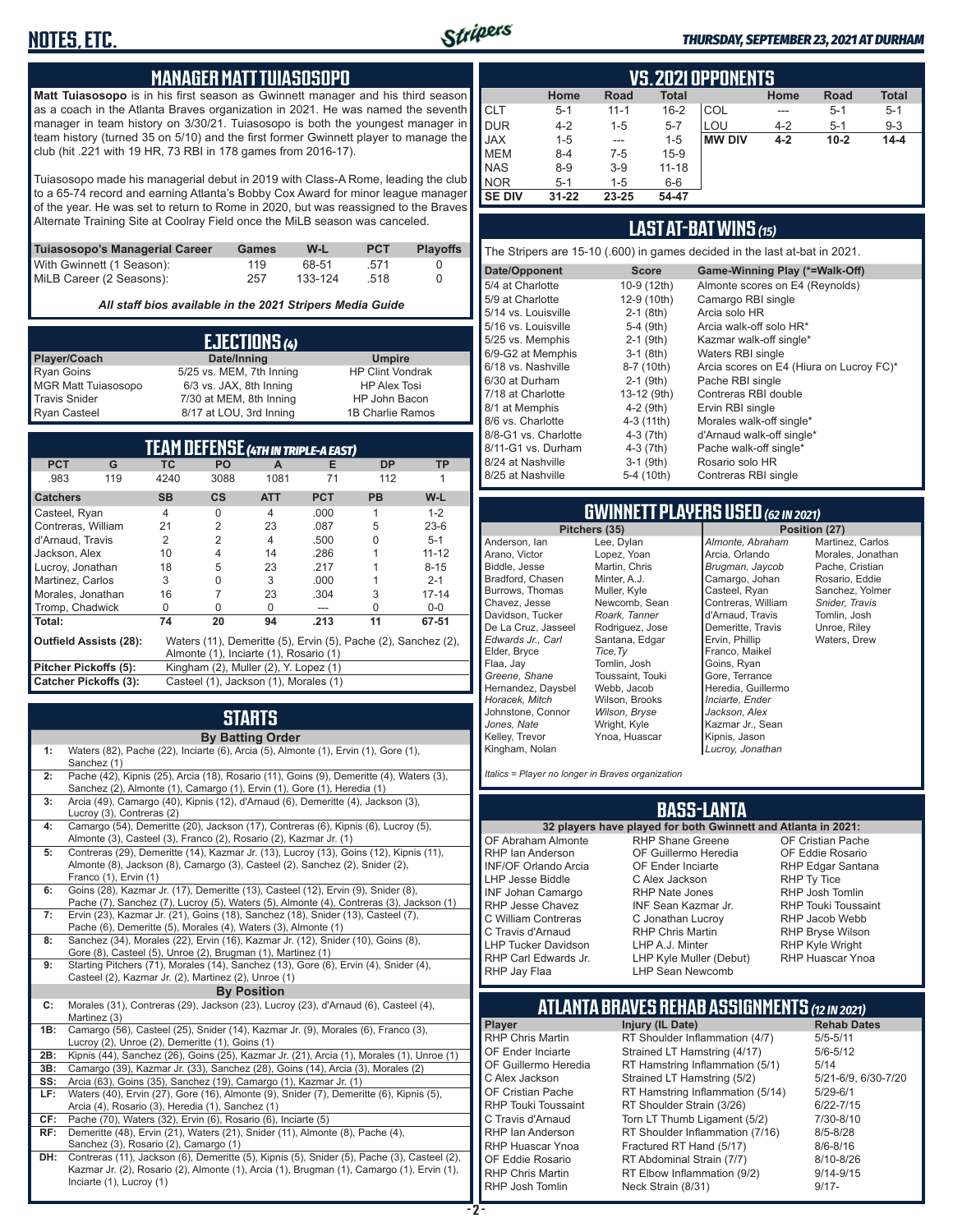## **GAME 1 STARTING PITCHER**



#### *THURSDAY, SEPTEMBER 23, 2021 AT DURHAM*

# **59****bryce elder**

| <b>B/T:</b> | R/R | <b>BORN:</b> 5/19/99 in Decatur, Texas (Age 22)                          |
|-------------|-----|--------------------------------------------------------------------------|
| HT:         | 6-2 | <b>ACQUIRED:</b> Braves' 5th round pick (156th overall) in the 2020 June |
| WT:         | 220 | draft out of the University of Texas at Austin.                          |

*TONIGHT'S START:* Elder makes his sixth Triple-A start in game one of a five-game series at Durham ... Making his pro debut in 2021, he is a combined 11-4 with a 2.80 ERA, 1.10 WHIP, and .197 BAA in 23 starts across three levels ... He is the first member of the Braves' 2020 draft class to reach Gwinnett.

*PROSPECTING:* Currently ranked Atlanta's No. 11 prospect by MLB.com ... Began the season ranked the No. 16 prospect in the Braves' organization by *Baseball America.*

*MiLB LEADERBOARD:* Entering play, ranks among MiLB pitching leaders in innings (2nd, 128.2), wins (T-5th, 11), starts (T-7th, 23), and strikeouts (13th, 146).

*2021 WITH GWINNETT:* Promoted on 8/17 and made his Triple-A debut on 8/20 at Louisville (win, 5.0 IP, 3 H, 2 R, 2 ER, 1 HR, 3 BB, 6 SO) ... Was the third Stripers pitcher to make his Triple-A debut as a starter this season, joining **Kyle Muller** (5/4 at CLT) and **Nolan Kingham** (6/29 at DUR) ... On 9/9 at Columbus, pitched 7.0 one-hit innings (0 R, 2 BB, 7 SO) for the win, combining with Thomas Burrows and Yoan Lopez on a one-hit shutout (Stripers won 1-0).

*2021 WITH MISSISSIPPI:* Joined the M-Braves on 6/29 ... Earned his first Double-A win on 7/4 at Montgomery (5.0 IP, 1 ER, 2 BB, 5 SO) ... On 7/10 vs. Pensacola, pitched 7.0 hitless innings and combined with Daysbel Hernandez (2.0 IP, 0 H) on a no-hitter in a 6-0 victory ... ... **Named Double-A South Pitcher of the Week for 7/5-7/11 (2-0, 0.75 ERA, 0.67 WHIP, .061 BAA in 2 starts) and Double-A South Pitcher of the Month for July (4-1, 2.73 ERA, 0.88 WHIP, .140 BAA in 5 starts)** ... Tossed his first career complete game on 7/28 at Pensacola (7.0 IP, 3 H, 2 R, 2 ER, 1 HR, 3 BB, 9 SO in 4-1 win) ... Won his final four starts with Mississippi from 7/28-8/14, posting a 2.77 ERA, .096 WHIP, and .208 BAA in that span.

|              | <b>ELDER'S OVERALL STATS</b> |          |      |       |    |           |     |            |             |  |  |  |  |  |  |
|--------------|------------------------------|----------|------|-------|----|-----------|-----|------------|-------------|--|--|--|--|--|--|
| ear          | Team                         | W-L      | ERA  | G/GS  | HR | <b>BB</b> | SΟ  | <b>BAA</b> | <b>WHIP</b> |  |  |  |  |  |  |
|              | Rome $(A+)$                  | $2 - 1$  | 2.60 | 9/9   |    | 20        | 55  | .224       | 1.29        |  |  |  |  |  |  |
|              | Mississippi (AA)             | $7-1$    | 3.21 | 9/9   |    | 17        | 60  | .198       | 1.00        |  |  |  |  |  |  |
|              | Gwinnett (AAA)               | $2-2$    | 2.28 | 5/5   |    | 13        | 31  | .147       | 0.98        |  |  |  |  |  |  |
| MiLB Career: |                              | $11 - 4$ | 2.80 | 23/23 | 10 | 50        | 146 | .197       | 1.10        |  |  |  |  |  |  |
| MLB Career:  |                              | 0-0      |      | 0/0   |    |           |     |            |             |  |  |  |  |  |  |

| <b>ELDER'S 2021 SPLITS WITH GWINNETT</b> |                       |           |                       |  |  |  |  |  |  |  |  |
|------------------------------------------|-----------------------|-----------|-----------------------|--|--|--|--|--|--|--|--|
| Home:                                    | 0-1, 2.00 ERA (2G)    | Road:     | 2-1, 2.41 ERA (3G)    |  |  |  |  |  |  |  |  |
| Day:                                     | $0-0, - -$ ERA $(0G)$ | Night:    | 2-2, 2.28 ERA (5G)    |  |  |  |  |  |  |  |  |
| Starter:                                 | 2-2, 2.28 ERA (5G)    | Reliever: | $0-0, - -$ ERA $(0G)$ |  |  |  |  |  |  |  |  |
| IVs. LHB:                                | .176 BAA, 1 HR        | Vs. RHB:  | .131 BAA, 0 HR        |  |  |  |  |  |  |  |  |

| $\parallel$ | <b>ELDER vs. DURHAM</b>                  |         |  |  |     |  |  |  |  |  |  |  |  |  |  |
|-------------|------------------------------------------|---------|--|--|-----|--|--|--|--|--|--|--|--|--|--|
|             | W-L<br>GS<br>ER<br>ERA<br>HR<br>IP<br>ВB |         |  |  |     |  |  |  |  |  |  |  |  |  |  |
| 2021:       | 0-0                                      | - --    |  |  | ა.0 |  |  |  |  |  |  |  |  |  |  |
| Career:     | ე-0                                      | $- - -$ |  |  | 0.0 |  |  |  |  |  |  |  |  |  |  |

|                                        | <b>ELDER'S HIGHS &amp; LOWS</b> |                                    |  |  |  |  |  |  |  |  |  |  |
|----------------------------------------|---------------------------------|------------------------------------|--|--|--|--|--|--|--|--|--|--|
| Career (MiLB and MLB)<br><b>Season</b> |                                 |                                    |  |  |  |  |  |  |  |  |  |  |
| IP:                                    | 7.0 (6x, last: 9/9 at COL)      | 7.0 (6x, last: 9/9/21, GWN at COL) |  |  |  |  |  |  |  |  |  |  |
| $\mathsf{Iso}:$                        | 10 (6/3 at BG)                  | 10 (6/3/21, ROM at BG)             |  |  |  |  |  |  |  |  |  |  |
| BB:                                    | 4 (5x, last: 9/16 vs. NAS)      | 4 (5x, last: 9/16/21, GWN vs. NAS) |  |  |  |  |  |  |  |  |  |  |
| Iн:                                    | 9 (8/3 at BIR)                  | 9 (8/3/21, MIS at BIR)             |  |  |  |  |  |  |  |  |  |  |
| <b>IER:</b>                            | 5 (2x, last: 7/22 vs. BLX)      | 5 (2x, last: 7/22/21, MIS vs. BLX) |  |  |  |  |  |  |  |  |  |  |
| Low-Hit CG:                            | No 9.0 IP CG                    | No 9.0 IP CG                       |  |  |  |  |  |  |  |  |  |  |
| Low-ER CG:                             | No 9.0 IP CG                    | No 9.0 IP CG                       |  |  |  |  |  |  |  |  |  |  |

*2021 WITH ROME:* Was Rome's Opening Night starter on 5/4 at Winston-Salem ... Earned his first professional win in his fourth start on 5/21 vs. Bowling Green (6.1 IP, 5 H, 1 ER, 0 BB, 7 SO) ... Struck out a career-high 10 batters over 6.0 IP in a no-decision on 6/3 at Bowilng Green ... Went 1-1 with a 1.40 ERA, 1.03 WHIP, and .194 BAA in his final four starts with the R-Braves from 6/3-6/22.

*COLLEGE CAREER:* Pitched three seasons (2018-20) for the University of Texas ... Went 10-6 with a 3.42 ERA and 149 strikeouts over 39 games (18 starts) ... In his abbreviated junior season in 2020, earned Collegiate Baseball Second Team All-American honors after posting a 2.08 ERA and striking out 32 in four starts.

|            |              |               |     |                |                |                |                |                |           |       | <b>ELDER'S 2021 STARTS (ALL LEVELS)</b> |              |                                                    |
|------------|--------------|---------------|-----|----------------|----------------|----------------|----------------|----------------|-----------|-------|-----------------------------------------|--------------|----------------------------------------------------|
| Team       | Date/Opp.    | <b>Result</b> | IP  | н              | R              | <b>ER</b>      | <b>HR</b>      | <b>BB</b>      | <b>SO</b> | NP-S  | Opp. Starter                            | <b>Final</b> | <b>Notes</b>                                       |
| <b>ROM</b> | 5/4 at WS    | ND.           | 4.2 | 7              | 5              | 5              |                | 4              | 6         | 79-48 | Davis Martin                            | W. 11-5      | First career MiLB start on Opening Night.          |
| <b>ROM</b> | 5/9 at WS    | <b>ND</b>     | 5.0 | 4              | 3              |                | $\Omega$       | 2              |           | 76-48 | Davis Martin                            | L. 1-2       | Two unearned runs due to three Rome errors.        |
| <b>ROM</b> | 5/15 at GBO  | <b>ND</b>     | 3.2 | 4              | $\overline{ }$ |                | 0              | 4              | 6         | 75-40 | Omar Cruz                               | L, 5-6       | Exited with 1-0 deficit, Rome lost in 10 innings.  |
| <b>ROM</b> | 5/21 vs. BG  | W, 1-0        | 6.1 | 5              |                |                | 0              | 0              |           | 75-51 | Michael Mercado                         | W. 6-1       | Retired eight straight batters after allowing run. |
| <b>ROM</b> | 5/28 vs. GVL | ND.           | 6.0 | 4              | 2              | $\overline{2}$ | 0              | 4              | 5         | 91-52 | Jay Groome                              | W, 4-3       | Rome won on walk-off single in 10th inning.        |
| <b>ROM</b> | $6/3$ at BG  | <b>ND</b>     | 6.0 | 5              |                | $\Omega$       | 0              | $\overline{2}$ | 10        | 85-56 | Peyton Battenfield                      | $L, 1-3$     | Struck out five of first six batters faced.        |
| <b>ROM</b> | 6/8 vs. ASH  | <b>ND</b>     | 2.1 |                | $\Omega$       | $\Omega$       | $\Omega$       | 0              | 3         | 28-21 | Mark Moclair                            | W. 8-4       | Faced just eight batters before early exit.        |
| <b>ROM</b> | 6/13 vs. ASH | L, 1-1        | 6.0 | 6              | 4              | 3              |                | 3              | 4         | 81-57 | Mark Moclair                            | L, 0-9       | Three of six hits allowed went for extra-bases.    |
| <b>ROM</b> | 6/22 at ABD  | W. 2-1        | 5.0 | $\overline{2}$ | 0              | $\Omega$       | $\Omega$       | 3              |           | 83-51 | Jake Prizina                            | W. 14-0      | Started with 5-0 lead after the top of the 1st.    |
| <b>MIS</b> | 6/29 at MTG  | <b>ND</b>     | 4.0 | $\overline{7}$ | 4              | 4              | $\Omega$       |                | 5         | 83-49 | Peyton Battenfield                      | W, 7-6       | Three of four runs allowed in the 1st inning.      |
| <b>MIS</b> | 7/4 at MTG   | W, 1-0        | 5.0 | $\overline{2}$ |                |                | $\Omega$       | $\overline{2}$ | 5         | 74-42 | Adrian De Horta                         | W. 6-2       | Allowed just two singles for first Double-A win.   |
| <b>MIS</b> | 7/10 vs. PNS | W, 2-0        | 7.0 | 0              | 0              | 0              | 0              | 4              | 6         | 89-44 | Zach McCambley                          | W, 6-0       | Daysbel Hernandez finished no-hitter for MIS.      |
| <b>MIS</b> | 7/16 at TNS  | W, 3-0        | 7.0 | 4              | 2              | 2              |                | 3              | 5         | 94-57 | <b>Cam Sanders</b>                      | W. 6-4       | Tossed 4.0 scoreless innings after allowing HR.    |
| <b>MIS</b> | 7/22 vs. BLX | $L.3-1$       | 7.0 | 6              | 5              | 5              | $\overline{2}$ | $\overline{2}$ | 5         | 90-63 | Nick Bennett                            | L. 4-5       | Most runs allowed since 5/4 (ROM at WS).           |
| MIS        | 7/28 at PNS  | W. 4-1        | 7.0 | 3              | $\overline{2}$ | $\overline{2}$ |                | 3              | 9         | 89-55 | Max Meyer                               | W. 5-2       | Game called in top of 8th due to lightning.        |
| <b>MIS</b> | 8/3 at BIR   | W. 5-1        | 7.0 | 9              | 4              | 4              | $\overline{2}$ |                | 9         | 95-70 | Peyton Battenfield                      | W. 7-4       | Allowed one hit over final 3.0 innings pitched.    |
| <b>MIS</b> | 8/8 at BIR   | W, 6-1        | 6.0 | 5              | $\overline{2}$ | $\overline{2}$ |                |                | 7         | 90-58 | Davis Martin                            | W. 5-2       | Collected sixth win in last seven starts.          |
| <b>MIS</b> | 8/14 vs. BLX | W. 7-1        | 6.0 | 3              | $\Omega$       | 0              | $\Omega$       | 0              | 9         | 85-54 | Lucas Erceg                             | W, 4-0       | Escaped bases-loaded jam with no outs in 3rd.      |
| <b>GWN</b> | 8/20 at LOU  | W, 1-0        | 5.0 | 3              | 2              | $\overline{2}$ |                | 3              | 6         | 89-50 | Riley O'Brien                           | W, 10-5      | First Triple-A win in Gwinnett debut.              |
| <b>GWN</b> | 8/27 at NAS  | L, 1-1        | 6.2 | 4              | 3              | 3              | $\Omega$       | 3              | 5         | 94-54 | Colin Rea                               | $L, 0-3$     | Two runs scored after exit in 7th inning.          |
| <b>GWN</b> | 9/3 vs. MEM  | <b>ND</b>     | 4.0 | 5              | $\overline{2}$ | $\overline{2}$ | $\Omega$       |                | 7         | 64-46 | Johan Oviedo                            | W. 5-3       | Start cut short (lighting malfunction in 4th).     |
| <b>GWN</b> | 9/9 at COL   | W. 2-1        | 7.0 |                | 0              | 0              | $\Omega$       | 2              | 7         | 99-61 | <b>Tanner Tully</b>                     | W, 1-0       | Fifth scoreless start of 2021 campaign.            |
| <b>GWN</b> | 9/16 vs. NAS | L. 2-2        | 5.0 |                |                | 0              | $\Omega$       | 4              | 6         | 79-49 | Colin Rea                               | $L, 0-1$     | First professional loss without allowing an ER.    |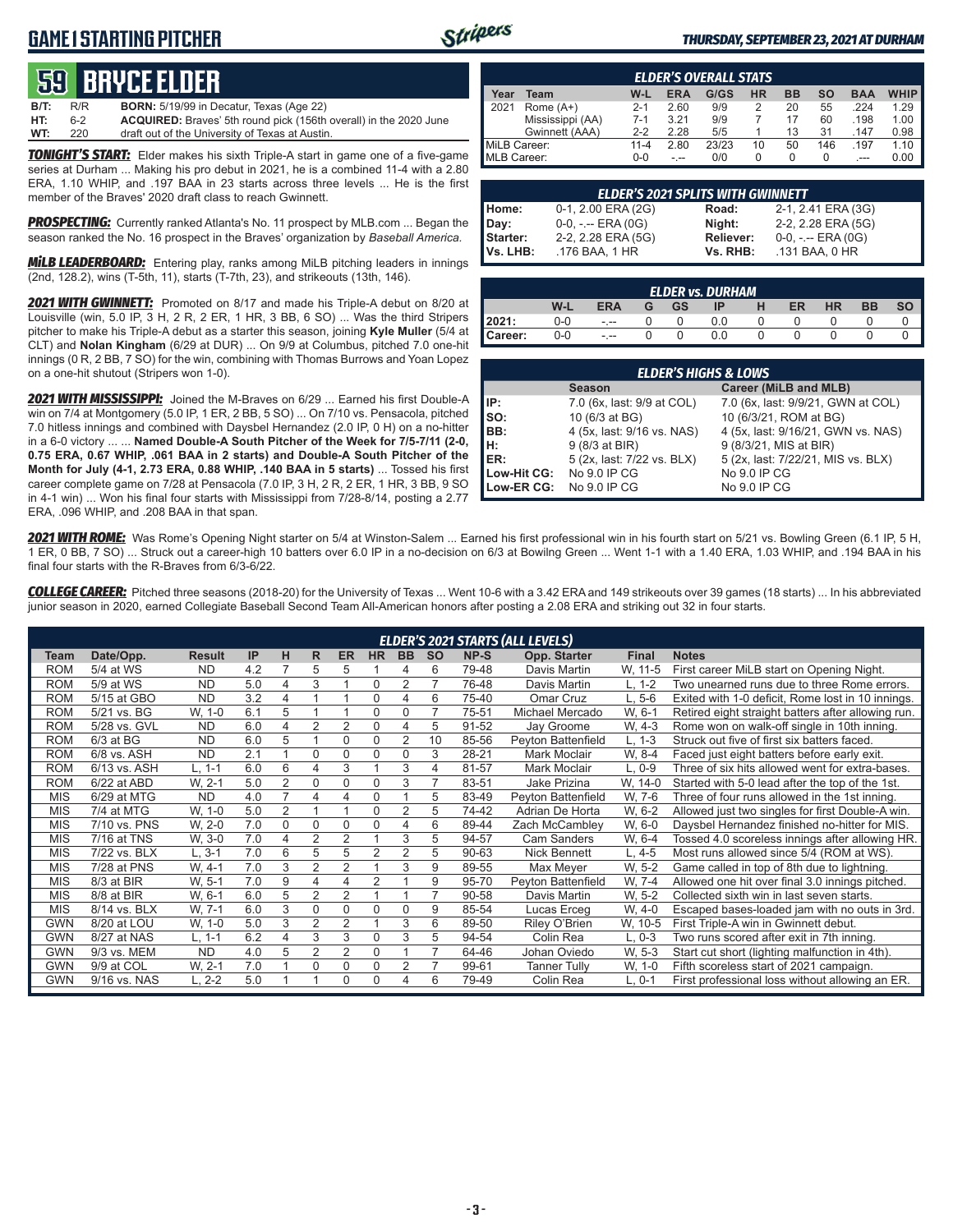## **GAME 2 STARTING PITCHER**



#### *THURSDAY, SEPTEMBER 23, 2021 AT DURHAM*

# **53****JOSE RODRIGUEZ**

**B/T:** R/R **BORN:** 8/29/95 in Bolivar, Venezuela (Age 26)<br>**HT:** 6-2 **ACQUIRED:** Signed by the Atlanta Braves as 6-2 **ACQUIRED:** Signed by the Atlanta Braves as a minor league free<br>175 agent (4/21/21) **WT:** 175 agent (4/21/21)

*TONIGHT'S START:* Rodriguez makes his 18th appearance (16th start) with Gwinnett in game two of a five-game series at Durham ... Overall this year, he is 7-5 with a 4.12 ERA, 1.15 WHIP, and .240 BAA in 21 games (19 starts) between Gwinnett and Double-A Mississippi ... Career at the Triple-A level (Gwinnett and Salt Lake), he is 9-7 with a 5.46 ERA, 1.41 WHIP, and .271 BAA in 35 games (17 starts).

*HOT STRETCH:* Over his last seven starts since 8/4, he is 5-1 with a 2.21 ERA (9 ER in 36.2 IP), 1.04 WHIP, and .221 BAA (30 H, 8 BB, 30 SO).

*HOME COOKING:* Rodriguez is 4-1 with a 1.30 ERA (6 R, 4 ER in 27.2 IP) in his six starts at Coolray Field this seaon. His ERA is over six points higher on the road, as he is 2-3 with a 7.85 ERA (32 ER in 36.2 IP) in nine starts.

*2021 SEASON:* Signed by Atlanta as a minor league free agent on 4/21 ... Added to the Gwinnett roster on 5/13 ... Made his Stripers debut on 5/14 vs. Louisville (4.0 IP, 1 H, 1 HR, 1 BB, 3 SO, 46p/30s), pitching in relief ... Made his first start for the Stripers on 5/20 at Nashville (ND, 3.0 IP, 2 H, 0 R, 3 BB, 6 SO) ... Transferred to Double-A Mississippi on 5/29 and went 1-1 with a 1.61 ERA (4 ER in 22.1 IP) over four starts ... Rejoined Gwinnett on 6/22 ... Is 6-4 with a 5.28 ERA (36 ER in 61.1 IP), 1.32 WHIP, and .279 BAA in 14 starts since returning to Triple-A.

*2020 SEASON:* Invited to MLB Spring Training for the second straight season with the Los Angeles Angels ... Spent most of the year at the Angels' Alternate Training Site ... Recalled on 8/1 and pitched 1.2 innings (2 H, 0 R, 1 BB, 0 SO) in relief the next day vs. Houston ... DFA'd on 8/10 and outrighted back to the Alternate Training Site after just one outing (0-0, 0.00 ERA, .286 BAA) ... Elected free agency on 10/15.

|              | <b>RODRIGUEZ'S OVERALL STATS</b> |         |            |         |           |           |     |            |             |  |  |  |  |  |  |
|--------------|----------------------------------|---------|------------|---------|-----------|-----------|-----|------------|-------------|--|--|--|--|--|--|
| Year         | Team                             | W-L     | <b>ERA</b> | G/GS    | <b>HR</b> | <b>BB</b> | SΟ  | <b>BAA</b> | <b>WHIP</b> |  |  |  |  |  |  |
| 2021         | Mississippi (AA)                 | $1 - 1$ | 161        | 4/4     |           | 5         | 27  | .135       | 0.67        |  |  |  |  |  |  |
|              | Gwinnett (AAA)                   | $6 - 4$ | 4.93       | 17/15   | 13        | 18        | 60  | .269       | 1.30        |  |  |  |  |  |  |
| MiLB Career: |                                  | 40-44   | 4.65       | 167/124 | 55        | 201       | 635 | .280       | 1.40        |  |  |  |  |  |  |
| MLB Career:  |                                  | $0 - 1$ | 2.53       | 10/1    | 5         | 12        | 13  | .238       | 1.45        |  |  |  |  |  |  |

| <b>RODRIGUEZ'S 2021 SPLITS (WITH GWINNETT)</b> |                     |                  |                     |  |  |  |  |  |  |  |  |
|------------------------------------------------|---------------------|------------------|---------------------|--|--|--|--|--|--|--|--|
| Home:                                          | 4-1, 1.65 ERA (8G)  | Road:            | 2-3, 7.85 ERA (9G)  |  |  |  |  |  |  |  |  |
| Day:                                           | 0-1, 18.00 ERA (1G) | Night:           | 6-3, 4.54 ERA (16G) |  |  |  |  |  |  |  |  |
| Starter:                                       | 6-4, 5.04 ERA (15G) | <b>Reliever:</b> | 0-0, 3.60 ERA (2G)  |  |  |  |  |  |  |  |  |
| <b>Vs. LHB:</b>                                | .275 BAA, 5 HR      | Vs. RHB:         | .264 BAA, 8 HR      |  |  |  |  |  |  |  |  |

|         | RODRIGUEZ VS. DURHAM                                                     |     |  |  |    |  |  |  |  |  |  |  |  |  |  |
|---------|--------------------------------------------------------------------------|-----|--|--|----|--|--|--|--|--|--|--|--|--|--|
|         | W-L<br><b>HR</b><br><b>BB</b><br><b>ERA</b><br>ER<br>н<br>SΟ<br>GS<br>IP |     |  |  |    |  |  |  |  |  |  |  |  |  |  |
| 2021:   | $1 - 0$                                                                  | .86 |  |  |    |  |  |  |  |  |  |  |  |  |  |
| Career: | $1 - 0$                                                                  | .86 |  |  | 92 |  |  |  |  |  |  |  |  |  |  |

|             | <b>RODRIGUEZ'S HIGHS &amp; LOWS</b>    |                                  |  |  |  |  |  |  |  |  |  |  |  |  |
|-------------|----------------------------------------|----------------------------------|--|--|--|--|--|--|--|--|--|--|--|--|
|             | Career (MiLB and MLB)<br><b>Season</b> |                                  |  |  |  |  |  |  |  |  |  |  |  |  |
| IP:         | 7.0 (8/28 at NAS)                      | 8.0 (9/2/17, IE at LAN)          |  |  |  |  |  |  |  |  |  |  |  |  |
| Iso:        | 8 (2x, last: 6/17 vs. BIR)             | 13 (8/11/17, IE vs. RC)          |  |  |  |  |  |  |  |  |  |  |  |  |
| BB:         | 3 (5/20 at NAS)                        | 5 (2x, last: 8/22/17, IE at LAN) |  |  |  |  |  |  |  |  |  |  |  |  |
| Iн:         | 10 (7/18 at CLT)                       | 13 (6/10/18, MOB vs. JXN)        |  |  |  |  |  |  |  |  |  |  |  |  |
| <b>IER:</b> | 8 (6/23 at NOR)                        | 9 (2x, last: 8/22/17, IE at LAN) |  |  |  |  |  |  |  |  |  |  |  |  |
| Low-Hit CG: | None                                   | None                             |  |  |  |  |  |  |  |  |  |  |  |  |
| Low-ER CG:  | None                                   | None                             |  |  |  |  |  |  |  |  |  |  |  |  |

*CAREER HIGHLIGHTS:* **2016:** Midwest League Midseason All-Star with Class-A Burlington (3-3, 3.36 ERA, 13 GS, 64.1 IP, 52 SO before All-Star break) ... **2017:** California League Midseason All-Star with Advanced-A Inland Empire 66ers (6-5, 4.70 ERA, 14 GS, 76.2 IP before All-Star break) ... **2019:** Made his MLB debut with the Los Angeles Angels (0-1, 2.75 ERA in 9G, 1 start) ... Also made his Triple-A debut with Salt Lake (3-3, 6.29 ERA in 18G, 2 starts).

|            |               |               |     |                |   |              |                |           |           |           | RODRIGUEZ'S 2021 STARTS (ALL LEVELS) |              |                                                   |
|------------|---------------|---------------|-----|----------------|---|--------------|----------------|-----------|-----------|-----------|--------------------------------------|--------------|---------------------------------------------------|
| Team       | Date/Opp.     | <b>Result</b> | IP  | н              | R | <b>ER</b>    | <b>HR</b>      | <b>BB</b> | <b>SO</b> | NP-S      | Opp. Starter                         | <b>Final</b> | <b>Notes</b>                                      |
| <b>GWN</b> | 5/20 at NAS   | <b>ND</b>     | 3.0 | 2              | 0 | <sup>0</sup> | 0              | 3         | 6         | 56-36     | Eric Lauer                           | $L. 1-3$     | First career start for Gwinnett.                  |
| <b>MIS</b> | 5/30 vs. MTG  | <b>ND</b>     | 5.0 | 2              | 0 | $\mathbf 0$  | 0              | 2         | 5         | 69-49     | <b>Tobias Mvers</b>                  | W. 2-1       | Left with 1-0 lead, MIS won in 10 innings.        |
| <b>MIS</b> | 6/5 at PNS    | L. 0-1        | 5.2 | 4              | 3 | 3            |                |           | 6         | 79-54     | Max Meyer                            | L. 1-4       | Three of four hits allowed went for extra bases.  |
| <b>MIS</b> | $6/11$ at BLX | <b>ND</b>     | 6.0 |                |   | 0            | O              |           | 8         | 86-61     | Jesus Castillo                       | L. 3-4       | Run scored on passed ball, double play.           |
| <b>MIS</b> | 6/17 vs. BIR  | W. 1-1        | 5.2 | 3              |   |              | $\Omega$       |           | 8         | 84-60     | <b>Blake Battenfield</b>             | W. 7-1       | First win since 8/1/19 with Salt Lake vs. OKC.    |
| <b>GWN</b> | 6/23 at NOR   | L, 0-1        | 0.2 |                | 8 | 8            |                |           | 0         | $37 - 22$ | <b>Spenser Watkins</b>               | $L.3-9$      | Nearly tied his most career ER allowed (9).       |
| GWN        | 6/27 at NOR   | L, 0-2        | 2.0 | 4              | 4 | 4            |                | 2         | 2         | 52-29     | Kevin Smith                          | L, 2-4       | Allowed 3-run homer to Seth Mejias-Brean.         |
| <b>GWN</b> | 7/3 at DUR    | <b>ND</b>     | 4.0 | 5              | 2 | 2            | $\overline{2}$ | $\Omega$  | 4         | 63-41     | Shane Baz                            | L. 5-6       | Stripers trailed 2-1 when he exited.              |
| <b>GWN</b> | 7/10 vs. NAS  | <b>ND</b>     | 4.0 |                | 0 | 0            | 0              | 0         | 5         | 53-36     | Thomas Jankins                       | W. 8-4       | Faced the minimum through 4.0 innings.            |
| <b>GWN</b> | 7/18 at CLT   | <b>ND</b>     | 5.0 | 10             | 8 | 6            | 3              |           | 2         | 67-44     | <b>Tanner Banks</b>                  | W. 13-12     | Stripers trailed 8-3 when he exited.              |
| <b>GWN</b> | 7/23 vs. NOR  | W. 1-2        | 5.0 |                | 0 | $\Omega$     | 0              | 2         | 5         | 78-50     | Mickey Jannis                        | W, 17-8      | First win as a starter in Triple-A.               |
| <b>GWN</b> | 7/29 at MEM   | L. 1-3        | 4.0 | 9              |   |              | 2              | 0         | 2         | 52-39     | Miles Mikolas                        | $L, 6-7$     | Allowed 2-run HR in 1st, 3-run HR in 4th.         |
| <b>GWN</b> | 8/4 vs. CLT   | W. 2-3        | 5.0 | $\overline{2}$ | 0 | $\Omega$     | $\Omega$       | 0         | 4         | 61-45     | Mike Wright Jr.                      | W. 4-1       | Second-straight home start with 0 R and 5.0 IP.   |
| GWN        | 8/12 vs. DUR  | W. 3-3        | 5.2 | 3              | 0 | 0            | $\Omega$       |           | 5         | 78-48     | Tobias Myers                         | W. 3-0       | Fourth home start with 0 runs (19.2 IP) with GWN. |
| <b>GWN</b> | 8/21 at LOU   | W. 4-3        | 6.0 | 6              | 4 | 4            |                | 2         | 3         | 90-62     | <b>Reiver Sanmartin</b>              | W. 10-4      | First Triple-A road win this season (7th start).  |
| <b>GWN</b> | 8/28 at NAS   | <b>ND</b>     | 7.0 | 3              | 0 | $\Omega$     | $\Omega$       |           | 4         | 85-56     | <b>Ethan Small</b>                   | L. 1-2       | Dustin Peterson hit walk-off HR in 9th for NAS.   |
| <b>GWN</b> | 9/4 vs. MEM   | W. 5-3        | 5.0 | 5              | 2 | $\Omega$     | $\Omega$       | 0         | 6         | 92-68     | <b>Connor Thomas</b>                 | W. 5-2       | Still no ER allowed in home starts (24.2 IP).     |
| <b>GWN</b> | 9/10 at COL   | W. 6-3        | 5.0 | 4              |   |              | $\Omega$       | 2         | 4         | 71-47     | <b>Heath Fillmver</b>                | W, 6-3       | Is 2-0 with 2.50 ERA in last three road starts.   |
| GWN        | 9/17 vs. NAS  | L. 6-4        | 3.0 |                | 4 | 4            |                | 2         | 4         | 70-43     | <b>Ethan Small</b>                   | $L. 0-7$     | First loss in start at Coolray Field this season. |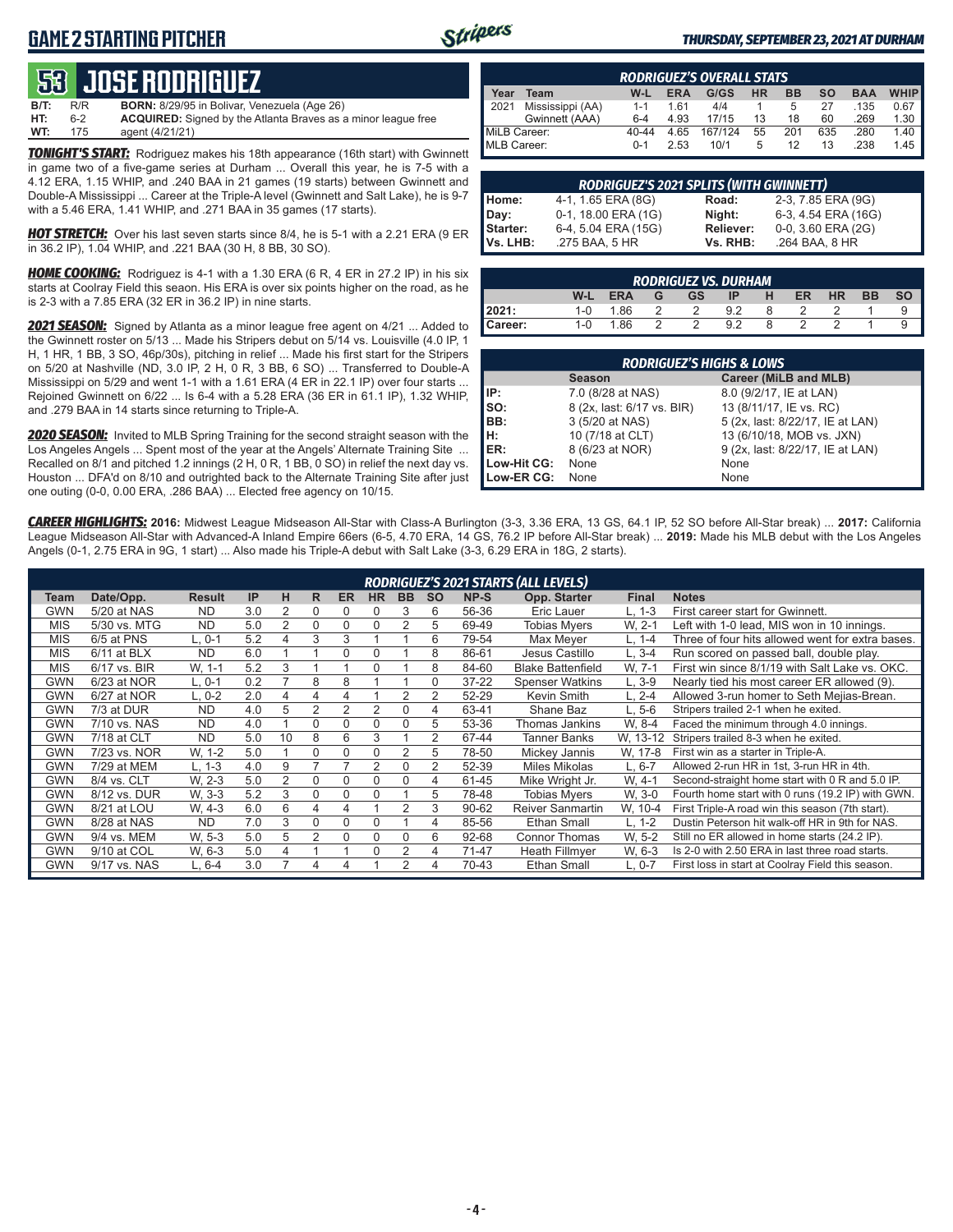## **PITCHING STAFF**



#### *THURSDAY, SEPTEMBER 23, 2021 AT DURHAM*

|            |                                                                                         |      | <b>STRIPERS PITCHING BREAKDOWN</b>                          |       |     |     |     |      |         |  |  |  |  |  |  |
|------------|-----------------------------------------------------------------------------------------|------|-------------------------------------------------------------|-------|-----|-----|-----|------|---------|--|--|--|--|--|--|
|            | <b>BAA</b><br><b>BB</b><br><b>SO</b><br>W-L<br><b>HR</b><br><b>ERA</b><br>ER<br>IP<br>R |      |                                                             |       |     |     |     |      |         |  |  |  |  |  |  |
| Starters:  | $31 - 32$                                                                               | 4.37 | 527.2                                                       | - 278 | 256 | 65  | 205 | 515  | .247    |  |  |  |  |  |  |
| Relievers: | 37-19                                                                                   | 3.12 | 501.2                                                       | 193   | 174 | 52  | 196 | 580  | ا 215.  |  |  |  |  |  |  |
| l Total:   | 68-51                                                                                   | 3.76 | 1029.1                                                      | 471   | 430 | 117 | 401 | 1095 | - 231 L |  |  |  |  |  |  |
|            |                                                                                         |      | Saves/Opp: 30/46 (65.2%) Holds: 52 IR/Scored: 89/27 (30.3%) |       |     |     |     |      |         |  |  |  |  |  |  |

|            |           |            | <b>PITCHING BY MONTH</b> |     |     |           |           |           |                       |
|------------|-----------|------------|--------------------------|-----|-----|-----------|-----------|-----------|-----------------------|
|            | W-L       | <b>ERA</b> | IP                       | R   | ER  | <b>HR</b> | <b>BB</b> | <b>SO</b> | <b>BAA</b>            |
| May:       | $14 - 10$ | 3.50       | 211.0                    | 90  | 82  | 28        | 65        | 240       | .222 I                |
| June:      | $9 - 16$  | 4.55       | 213.2                    | 115 | 108 | 26        | 94        | 223       | $.263$ $\blacksquare$ |
| July:      | $17 - 11$ | 4.50       | 242.0                    | 131 | 121 | 37        | 100       | 261       | .240                  |
| August:    | $18 - 7$  | 2.99       | 216.2                    | 81  | 72  | 15        | 90        | 223       | $.214$ $\blacksquare$ |
| September: | $10 - 7$  | 2.90       | 146.0                    | 54  | 47  | 11        | 52        | 148       | .210 ∎                |

|                     |           |            |           |          |          | <b>STRIPERS STARTING PITCHERS (14 IN 2021)</b> |                            |                                                    |
|---------------------|-----------|------------|-----------|----------|----------|------------------------------------------------|----------------------------|----------------------------------------------------|
| <b>Pitcher</b>      | W-L       | <b>ERA</b> | <b>GS</b> | QS       |          | <b>Team W-L Run Support</b>                    | <b>Last Gwinnett Start</b> | <b>Final Line</b>                                  |
| Anderson, lan       | $0 - 0$   | 3.68       | 4         | 0        | $3 - 1$  | 1.75 RPG (7 Tot.)                              | 8/24 at NAS (ND)           | 5.0 IP, 3 H, 1 R, 1 ER, 2 BB, 9 SO (90p/54s)       |
| Burrows, Thomas     | $0 - 0$   | 0.00       |           | 0        | $1 - 0$  | $0.00$ RPG $(0$ Tot.)                          | 7/21-G1 vs. NOR (ND)       | 1.0 IP, 0 H, 1 R, 0 ER, 3 BB, 2 SO (32p/13s)       |
| Davidson, Tucker    | $2 - 1$   | 0.90       | 3         | 3        | $2 - 1$  | 5.33 RPG (16 Tot.)                             | 5/23 at NAS (L)            | 6.0 IP, 1 H, 1 R, 1 ER, 1 BB, 9 SO, 1 HR (82p/51s) |
| De La Cruz, Jasseel | $0 - 3$   | 7.02       | 15        | $\Omega$ | $8 - 7$  | 2.27 RPG (34 Tot.)                             | 8/14 vs. DUR (L)           | 0.0 IP, 3 H, 3 R, 3 ER, 1 BB, 0 SO, 1 WP (19p/10s) |
| Elder, Bryce        | $2 - 2$   | 2.28       | 5         | 2        | $3 - 2$  | 1.80 RPG (9 Tot.)                              | $9/16$ vs. NAS (L)         | 5.0 IP, 1 H, 1 R, 0 ER, 4 BB, 6 SO, 1 WP (78p/48s) |
| Johnstone, Connor   | $1 - 7$   | 6.45       | 15        | 0        | $4 - 11$ | 1.67 RPG (25 Tot.)                             | 9/11 at COL (L)            | 4.0 IP, 6 H, 3 R, 3 ER, 0 BB, 2 SO, 2 HR (62p/42s) |
| Kingham, Nolan      | $0 - 4$   | 8.89       | 6         | $\Omega$ | $2 - 4$  | 1.33 RPG (8 Tot.)                              | 8/15 vs. DUR (L)           | 5.0 IP, 9 H, 6 R, 6 ER, 2 BB, 3 SO, 1 HR (93p/56s) |
| Muller, Kyle        | $5-3$     | 3.10       | 15        | 6        | $12 - 3$ | 4.00 RPG (60 Tot.)                             | 9/18 vs. NAS (L)           | 2.1 IP, 4 H, 4 R, 1 ER, 4 BB, 2 SO, 2 WP (75p/47s) |
| Roark. Tanner       | $0 - 0$   | 0.00       | 3         | $\Omega$ | $2 - 1$  | 2.67 RPG (8 Tot.)                              | 8/22 at LOU (ND)           | 2.0 IP, 2 H, 0 R, 2 BB, 1 SO, 1 WP (32p/17s)       |
| Rodriguez, Jose     | $6 - 4$   | 5.04       | 15        |          | $8 - 7$  | 2.80 RPG (42 Tot.)                             | 9/17 vs. NAS (L)           | 3.0 IP, 7 H, 4 R, 4 ER, 2 BB, 4 SO, 1 HR (70p/43s) |
| Toussaint. Touki    | $2 - 1$   | 4.32       | 4         | 2        | $2 - 2$  | 3.50 RPG (14 Tot.)                             | 7/13 at CLT (W)            | 6.0 IP, 3 H, 2 R, 2 ER, 3 BB, 7 SO, 1 HR (89p/54s) |
| Wilson, Bryse       | $4 - 2$   | 4.47       | 9         | 3        | $6 - 3$  | 3.00 RPG (27 Tot.)                             | 7/7 vs. NAS (ND)           | 5.0 IP, 8 H, 5 R, 5 ER, 2 BB, 2 SO, 2 HR (81p/50s) |
| Wright, Kyle        | $9 - 5$   | 3.34       | 22        | 9        | $13 - 9$ | 2.86 RPG (63 Tot.)                             | 9/19 vs. NAS (W)           | 9.0 IP, 2 H, 0 R, 0 BB, 5 SO (86p/64s)             |
| Ynoa, Huascar       | $0-0$     | 4.32       | 2         | $\Omega$ | $2 - 0$  | 2.50 RPG (5 Tot.)                              | 8/11-G2 vs. DUR (ND)       | 4.2 IP, 4 H, 3 R, 3 ER, 4 BB, 7 SO, 1 WP (83p/51s) |
| Total:              | $31 - 32$ | 4.37       | 119       | 26       | 68-51    | 2.67 RPG (318 Tot.)                            |                            |                                                    |

|                     |         |            |    |           |                          |        |              |                    | <b>RELIEF SUMMARY (CURRENT STRIPERS ONLY, GWINNETT STATS ONLY)</b> |                         |
|---------------------|---------|------------|----|-----------|--------------------------|--------|--------------|--------------------|--------------------------------------------------------------------|-------------------------|
| <b>Pitcher</b>      | W-L     | <b>ERA</b> | G  | <b>GF</b> | <b>HLD</b>               | SV/OPP | <b>IR/RS</b> | <b>Last Outing</b> | <b>Last Final Line</b>                                             | <b>Scoreless Streak</b> |
| Arano, Victor       | $1 - 2$ | 2.50       | 32 | 8         | 6                        | 2/4    | 6/1          | 9/14 vs. NAS       | Hold, 1.0 IP, 0 H, 0 R, 0 BB, 2 SO (16p/10s)                       | 4G (4.2 IP)             |
| Biddle, Jesse (L)   | $1 - 1$ | 2.51       | 29 | 3         | 8                        | 1/2    | 10/3         | 9/17 vs. NAS       | 1.0 IP, 0 H, 0 R, 0 BB, 2 SO (18p/11s)                             | 1G (1.0 IP)             |
| Bradford, Chasen    | $4 - 0$ | 3.51       | 34 |           | 6                        | 0/1    | 4/4          | 9/17 vs. NAS       | 1.0 IP, 0 H, 0 R, 1 BB, 1 SO (24p/13s)                             | 7G (9.1 IP)             |
| Burrows. Thomas (L) | $3 - 1$ | 2.89       | 32 |           | 4                        | 0/1    | 18/6         | 9/18 vs. NAS       | 1.0 IP, 1 H, 0 R, 0 BB, 1 SO (19p/12s)                             | 3G (4.0 IP)             |
| De La Cruz. Jasseel | $1 - 0$ | 3.18       | 4  |           | $\overline{\phantom{a}}$ | 0/0    | 0/0          | 9/18 vs. NAS       | 1.0 IP, 2 H, 1 R, 1 ER, 0 BB, 1 SO, 1 BK (18p/12s)                 | $-1G$                   |
| Flaa, Jay           | $1 - 2$ | 5.58       | 28 |           |                          | 1/1    | 2/0          | 9/17 vs. NAS       | 1.0 IP. 1 H. 0 R. 1 BB. 1 SO (20p/11s)                             | 2G (4.0 IP)             |
| Hernandez, Daysbel  | $0 - 1$ | 7.94       | 6  |           |                          | 0/1    | 3/0          | 9/16 vs. NAS       | 1.0 IP, 1 H, 0 R, 0 BB, 2 SO (16p/11s)                             | 2G (2.2 IP)             |
| Johnstone, Connor   | $2 - 0$ | 2.55       | 16 |           | $\overline{\phantom{a}}$ | 0/0    | 15/5         | 9/18 vs. NAS       | 2.2 IP, 3 H, 1 R, 1 ER, 0 BB, 1 SO (33p/25s)                       | $-1G$                   |
| Kelley, Trevor      | $2 - 3$ | 1.67       | 34 | 11        |                          | 2/4    | 12/2         | 9/18 vs. NAS       | 1.0 IP, 0 H, 0 R, 0 BB, 2 SO (13p/8s)                              | 2G (2.0 IP)             |
| Lopez, Yoan         | $3-2$   | 2.93       | 30 | 11        | 5                        | 2/4    | 4/2          | 9/16 vs. NAS       | 1.0 IP, 1 H, 0 R, 0 BB, 1 SO, 1 BK (21p/15s)                       | 6G (6.0 IP)             |
| Rodriguez, Jose     | $0 - 0$ | 3.60       |    |           | $\overline{\phantom{a}}$ | 0/0    | 0/0          | 5/26 vs. MEM       | 1.0 IP, 2 H, 1 R, 1 ER, 0 BB, 1 SO, 1 HR (13p/10s)                 | $-2G$                   |
| Tomlin, Josh        | $0 - 0$ | 9.00       |    |           |                          | 0/0    | 0/0          | 9/17 vs. NAS       | 3.0 IP, 4 H, 3 R, 3 ER, 1 BB, 2 SO, 1 HR (49p/28s)                 | -1G                     |
| Wilson, Brooks      | $0 - 0$ | 4.50       | 2  |           |                          | 1/1    | 0/0          | 9/18 vs. NAS       | 1.0 IP, 1 H, 0 R, 0 BB, 1 SO (13p/8s)                              | 1G (1.0 IP)             |

# **54 VICTOR ARANO** *- RHP - 26 YRS - COSAMALOAPAN, MEXICO*

- **• 2021 with GWN: Is 1-1 with 0.93 ERA (2 ER in 19.1 IP), 1 SV, and .115 BAA (7 H, 7 BB, 26 SO) in 16G since 7/15** ... **5/14 vs. LOU:** Earned GWN's first save of 2021 (1.0 IP, 1 H in 2-1 win) ... **8/1 at MEM:** Earned first win (2.0 IP, 2 H, 0 R, 1 SO in 4-2 win).
- **• 2021 with ATL:** Recalled on 5/8, but did not pitch ... Optioned on 5/10 ... DFA'd and outrighted to Gwinnett on 6/6.
- **• 2020:** Was a member of Philadelphia's 60-man player pool, but spent the entire year at the Alternate Site in Lehigh Valley ... DFA'd by the Phillies on 1/18.
- **• 2019:** Limited to just 6G with Triple-A Lehigh Valley (2-0, 0.00 ERA in 3G) and Philadelphia (1-0, 3.86 ERA in 3G) ... Was on injured list from 4/20-end of season (right elbow inflammation).
- **• Acquired:** Claimed off waivers from Philadelphia (1/22/21) ... Originally signed by the Los Angeles Dodgers as a non-drafted free agent (4/4/13).
- **• MLB Career:** 3-2, 2.65 ERA, .224 BAA, 3 SV in 73G with Philadelphia (2017-19).

# **48 JESSE BIDDLE** *- LHP - 29 YRS - PHILADELPHIA, PA*

- **• 2021 with GWN: 6/23-8/21:** Went 0-0 with 0.60 ERA (1 ER in 15.0 IP) and .236 BAA (13 H, 9 BB, 29 SO) in 15G ... **9/1 vs. MEM:** Earned first win (1.0 IP, 1 H, 0 R, 0 BB, 2 SO in 3-2 victory) ... **9/3 vs. MEM:** Earned first save (2.0 IP, 3 H, 1 ER, 1 BB, 1 SO in 5-3 win).
- **• GWN Career:** 2-1, 2.23 ERA, .240 BAA, 2 SV (2-for-4) in 37G since 2018.
- **• 2021 with ATL:** Had his contract selected on 4/17, pitched in 8G with the Braves (0-0, 8.44 ERA, 10 ER in 10.2 IP) ... DFA'd on 5/17, outrighted to Gwinnett on 5/19.
- **• Spring Training:** 0-0, 3.00 ERA, .257 BAA, 2 SV in 9G with Cincinnati ... Released on 3/26 after re-signing as MiLB FA on 12/11/20.
- **• 2020:** Opened the year at Cincinnati's Alternate Training Site ... Contract selected on 8/25 (0-0, 0.00 ERA, 0 ER in 0.2 IP in 1G) ... Placed on 10-day injured list on 8/29 (left shoulder impingement) and missed the remainder of the year.
- **• Acquired:** MiLB FA (4/2/21) ... Originally Philadelphia's 1st-round pick (27th overall) in 2010 out of Germantown Friends High School (Philadelphia, PA).
- **• MLB Career:** 6-2, 5.07 ERA, .261 BAA, 1 SV in 99G with ATL (2018-19, 2021), SEA (2019), TEX (2019), CIN (2020).

## **28 CHASEN BRADFORD** *- RHP - 32 YRS - LAS VEGAS, NV*

- **• 2021 with GWN: In 7G since 8/20, has a 0.00 ERA (0 ER in 9.1 IP) despite a .297 BAA (11 H, 3 BB, 8 SO)** ... All 4 of his wins (4-0) have been 2.0-IP outings: 5/15 vs. LOU (1 H, 0 R, 2 SO), 6/16 vs. NAS (3 H, 1 ER, 3 SO), 6/24 at NOR (0 H, 0 R, 1 BB, 3 SO), and 7/31 at MEM (2.0 IP, 1 H, 1 ER, 1 SO) ... **5/7-6/13:** Posted team-best 16.0-IP scoreless streak over 10G (6 H, 3 BB, 12 SO).
- **• 2020:** Re-signed by Seattle to an MiLB deal on 1/15, but was not included on the Mariners' 60-man player pool ... Did not play.
- **• 2019:** Split time between Seattle (0-0, 4.86 ERA, 1 SV in 12G) and Triple-A Tacoma (0-0, 6.75 ERA, 1 SV in 5G).
- **• Acquired:** MiLB FA (3/15/21) ... Originally the New York Mets' 35th round pick in 2011 out of the University of Central Florida.
- **• MLB Career:** 7-0, 3.89 ERA, .253 BAA, 1 SV in 86G with NYM, SEA (2017-19).

# **49 THOMAS BURROWS** *- LHP - 27 YRS - FLORENCE, AL*

- **• 2021 with GWN: 6/20-8/17:** Went 2-0 with a 0.84 ERA (2 ER in 21.1 IP), 1.17 WHIP, and .139 BAA (10 H, 15 BB, 31 SO) in 16G (1 start) ... **7/21-G2 vs. NOR:** Made the first start of his pro career (ND, 1.0 IP, 0 H, 1 R, 0 ER, 3 BB, 2 SO) ... **8/17 at LOU:** Improved to 3-0 (1.2 IP, 1 H, 0 R, 1 BB, 1 SO) in 4-2 win.
- **• GWN Career:** 4-2, 3.68 ERA, .197 BAA, 6 SV (6-for-8) in 60G (1 start) since 2019.
- **• 2020:** Was an NRI to Spring Training, but not included on 60-man player pool.
- **• 2019:** Went 2-4 with a 4.42 ERA, .221 BAA, and 7 saves (7-for-9) in 43G between Double-A Mississippi and Gwinnett ... Stranded 16 of 17 inherited runners with the Stripers (94.1%) ... Won Atlanta's Bill Lucas Award for community service.
- **• Acquired:** Via trade with Seattle (1/11/17) ... Originally the Mariners' 4th-round pick in 2016 out of the University of Alabama.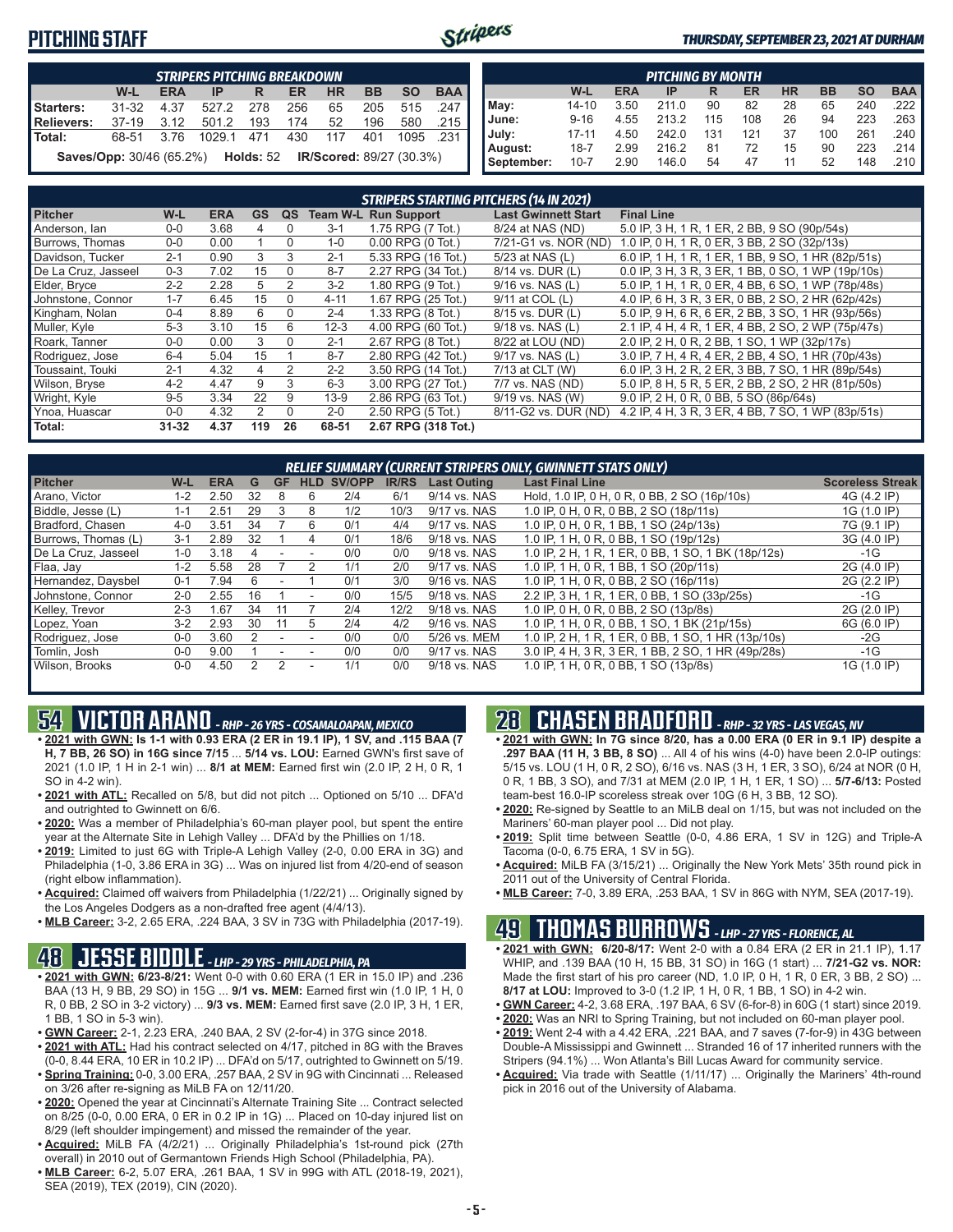#### **60 JASSEEL DE LA CRUZ** *- RHP - 24 YRS - HATO MAYOR, D.R.* **• Prospecting:** #22 (Braves Top 30).

- **• 2021 with GWN:** Has pitched as a starter (0-3, 7.02 ERA, .284 BAA in 15G) and reliever (1-0, 3.18 ERA, .200 BAA in 4G) during his Triple-A debut ... **5/11-5/19:** Posted an 8.0-IP scoreless streak (2 H, 0 BB, 9 SO) over 3G (2 starts) ... **6/1 vs. JAX:** Had his best start of the year in a no-decision (5.0 IP, 3 H, 1 R, 1 ER, 3 BB, 6 SO) ... **7/10 vs. NAS:** Earned his first career Triple-A win in relief (3.0 IP, 0 H, 0 R, 3 BB, 3 SO in 8-4 victory) ... **8/16-9/15:** Was on the Injured List.
- **• 2021 with ATL:** Recalled on 5/8, but did not make his MLB debut before being optioned back to Gwinnett on 5/10.
- **• Spring Training:** 0-0, 27.00 ERA, .500 BAA, 1 SV in 3G with Atlanta.
- **• 2020:** Was on Atlanta's 60-man player pool, spent most of the year at the Alternate Training Site at Coolray Field ... Recalled by the Braves for the first time in his career on 9/15, but did not make his MLB debut (optioned on 9/16).
- **• 2019:** Went 7-9 with a 3.25 ERA and .212 BAA in 25 games (24 starts) across three levels (ROM, FLA, MIS) ... Named the Florida State League Pitcher of the Week on 5/19 after tossing the first no-hitter in Advanced-A Florida FireFrogs history on 5/18 vs. Jupiter (9.0 IP, 2 BB, 4 SO, 89 pitches in 12-0 win).
- **• Acquired:** NDFA (6/1/15) out of Hato Mayor, Dominican Republic.

#### **45 JAY FLAA** *- RHP - 29 YRS - BISMARCK, ND*

- **• 2021 with GWN: 5/13-6/24:** Did not allow an ER over his first 10G (1 R in 11.0 IP, 7 H, 9 BB, 15 SO, .171 BAA) ... **7/18 at CLT:** Earned his first save with GWN, tossing 1.0 IP (1 H, 1 ER, 0 BB, 2 SO) in a come-from-behind 13-12 victory ... **8/3 vs. CLT:** Earned first win with GWN (1.0 IP, 1 H, 0 R, 1 BB, 1 SO in 4-2 win).
- **• 2021 with ATL:** From 5/23-5/30, went 0-0 with a 27.00 ERA (4 ER in 1.1 IP) in 1G ... Outrighted to Gwinnett on 7/13.
- **• 2021 with BAL:** Selected by Baltimore on 4/26 and made his MLB debut on 4/27 vs. the NY Yankees (1.1 IP, 2 BB, 1 SO, struck out Aaron Judge) ... Optioned on 4/28, appeared in 1G with Triple-A Norfolk (0-0, 16.20) ... DFA'd on 5/8.
- **• Spring Training:** 0-0, 3.38 ERA, .200 BAA, 0 SV in 3G with Baltimore.
- **• 2020:** Was not on Baltimore's 60-man player pool, did not play.
- **• 2019:** Went 2-5 with a 4.69 ERA, .256 BAA, and 5 SV in 40G (3 starts) between Double-A Bowie and Norfolk (2-3, 5.24 ERA, 4 SV in 29G during Triple-A debut).
- **• Acquired:** Claimed off waivers from Baltimore (5/11/21) ... Originally the Orioles' 6th-round pick in 2015 out of North Dakota State University (Fargo, ND).
- **• MLB Career:** 0-0, 13.50 ERA, .300 BAA in 2G with Baltimore, Atlanta (2021).

### **36 DAYSBEL HERNANDEZ** *- RHP - 25 YRS - SANDINO, CUBA*

- **• MLB.com Prospect Ranks:** #27 (Braves Top 30).
- **• 2021 with GWN:** Was part of Gwinnett's Opening Night roster and made his Triple-A debut, going 0-1 with a 9.64 ERA and .235 BAA in 5G from 5/5-5/21 ... Transferred to Double-A Mississippi on 5/25 ... Rejoined Gwinnett on 9/14.
- **• 2021 with MIS:** Went 3-1 with a 2.76 ERA, .200 BAA, and 3 SV (3-for-5) in 26G from 5/25-9/12 ... Over his final 16G from 7/1-9/12, posted a 1.33 ERA (3 ER in 20.1 IP) and .164 BAA ... **7/10 vs. PNS:** Tossed final 2.0 IP of combined no-hitter (Bryce Elder threw 7.0 hitless IP) in 6-0 victory.
- **• Spring Training:** 0-0, 9.00 ERA, .353 BAA, 0 SV in 6G with Atlanta.
- **• 2020:** Was not on the Braves' 60-man player pool ... Participated in Atlanta's Instructional League at Coolray Field in October.
- **• 2019:** Spent entire season with Advanced-A Florida, going 5-2 with a 1.71 ERA, .184 BAA, and 7 SV (7-for-10) in 35G ... Named MiLB.com Braves Org. All-Star.
- **• Acquired:** NDFA (9/13/17) out of Sandino, Cuba.

# **51 CONNOR JOHNSTONE** *- RHP - 26 YRS - SAN DIEGO, CA*

- **• 2021 with GWN: Is 2-0 with 2.55 ERA and .186 BAA in 16G in relief** (1-7, 6.45 ERA, .297 BAA in 15 starts) ... **5/4-5/8:** Threw 8.0 scoreless IP over his first 2 outings, including a 5.0-inning spot start (win, 1 H, 0 BB, 5 SO) on 5/8 at CLT ... **7/15-8/5:** Went 2-0 with 1.59 ERA (2 ER in 11.1 IP) and .158 BAA in 8G (1GS).
- **• GWN Career:** 7-7, 4.93 ERA, .263 BAA, 0 SV in 43G (19 starts) since 2018.
- **• Spring Training:** 0-1, 4.76 ERA, .273 BAA, 1 SV in 6G with Atlanta (NRI).
- **• 2020:** Was an NRI to Braves Spring Training, but not on 60-man player pool.
- **• 2019:** With Double-A Mississippi and Gwinnett, went 7-4 with a 4.24 ERA, .296 BAA, and 1 SV in 35G (7 starts) ... His 7 wins ranked T-8th in the Braves org.
- **• Acquired:** Braves 21st-round pick in 2017 out of Wake Forest University.
- **• Local Product:** Played baseball at Roswell High School (Roswell, GA).

# **43 TREVOR KELLEY** *- RHP - 27 YRS - PROVIDENCE, RI*

- **• 2021 with GWN: Is 2-1 with 0.86 ERA (3 R, 2 ER in 21.0 IP), 2 SV, .145 BAA (10 H, 9 BB, 29 SO) over 20G since 7/11** ... **5/12-6/27:** Allowed runs in just 2 of 13G for a 1.72 ERA (3 ER in 15.2 IP, 13 H, 6 BB, 15 SO, .241 BAA) ... **9/4 vs. MEM:** Earned first save (2.0 IP, 0 H, 0 R, 0 BB, 3 SO in 5-2 win).
- **• Spring Training:** Did not pitch in Chicago Cubs' MLB camp ... Released on 4/23.
- **• 2020:** Pitched in 4G with Philadelphia, going 0-0 with a 10.80 ERA ... Outrighted on 8/14 and spent the rest of the season at the Phillies Alternate Site.
- **• 2019:** In 52G with Triple-A Pawtucket, went 5-5 with a 1.79 ERA, .216 BAA, and 12 SV ... Was an International League Midseason and Postseason All-Star and a *BA* Triple-A All-Star ... Led IL in appearances and was T-1st in saves ... Made MLB debut on 7/2 at Toronto and logged 10G with Boston (0-3, 8.64 ERA).
- **• Acquired:** MiLB FA (4/28/21) ... Originally Boston's 36th-round pick in 2015 out of the University of North Carolina at Chapel Hill.
- **• MLB Career:** 0-3, 9.26 ERA, .347 BAA, 0 SV in 14G with BOS (2019), PHI (2020).

# **55 YOAN LOPEZ** *- RHP - 28 YRS - NUEVA GERONA, CUBA*

- **• 2021 with GWN: Is 1-0 with 1.50 ERA (4 R, 3 ER in 18.0 IP), 2 SV, and .159 BAA (10 H, 4 BB, 20 SO) in 17G since 7/18** ... **7/18-8/21:** Went 1-0 with 0.82 ERA (1 ER in 11.0 IP) and .162 BAA (6 H, 4 BB, 13 SO) in 10G ... **8/11-G2 vs. DUR:** Tallied his first save with the Stripers (1.0 IP, H, 0 R, 3 BB, 2 SO), leaving bases loaded in 5-3 win.
- **• 2021 with ARI:** Began the season on Arizona's Opening Day roster ... In 2 stints, went 0-0 with a 6.57 ERA (9 ER in 12.1 IP) and 0 SV (0-for-3) in 13G ... DFA'd on 5/20, traded to Atlanta on 5/22 and optioned to Gwinnett.
- **• Spring Training:** 1-0, 4.91 ERA, .214 BAA, 0 SV in 8G with Arizona.
- **• 2020:** In 20G with Arizona, went 0-1 with a 5.95 ERA, .269 BAA, and 2 holds. **• 2019:** Set MLB career highs in G (70) and holds (21), going 2-7 with a 3.41 ERA,
- .232 BAA, and 1 SV (1-for-4) with the D-backs.
- **• Acquired:** Via trade with Arizona in exchange for CF Deivi Estrada (5/22/21) ... Originally signed by the D-backs as a NDFA out of Cuba (1/16/15).
- **• MLB Career:** 2-8, 4.25 ERA, .252 BAA, 1 SV in 113G with Arizona (2018-21).

## **33 JOSH TOMLIN** *- RHP - 36 YRS - TYLER, TX*

- **• MLB Rehab:** Assigned to rehab with Gwinnett on 9/17 ... On Atlanta's 10-day IL since 8/31 (neck strain) ... Is 0-0 with a 9.00 ERA (3 ER in 3.0 IP) in 1G.
- **• 2021 with ATL:** In 34G in relief, is 4-0 with a 6.85 ERA, 1.56 WHIP, and .337 BAA .Went 1-0 with a 0.96 ERA and .182 BAA in 8G in June
- **• 2020 with ATL:** In 2nd season with the Braves, went 2-2 with a 4.76 ERA, 1.21 WHIP, and .263 BAA in 17G (5 starts) ... Logged 2G in relief during the Postseason, going 0-0 with a 10.13 ERA and .364 BAA.
- **• Acquired:** Signed as a MLB Free Agent (3/21/19) ... Re-signed twice, on 2/12/20 and 11/11/20 ... Originally Cleveland's 19th-round pick in 2006 (Texas Tech).
- **• MLB Career:** 69-56, 4.78 ERA, .274 BAA, 2 SV in 285G (150 starts) with Cleveland (2010-18) and Atlanta (2019-21) ... Appeared in 4 Postseasons (2016- 17 with CLE, 2019-20 with ATL), going 3-1 with a 4.00 ERA in 10G (4 starts).

## **56 BROOKS WILSON** *- RHP - 25 YRS - LAKELAND, FL*

- **• 2021 with GWN: 9/14 vs. NAS:** Made his Triple-A debut, earning the save (1.0 IP, 1 H, 1 ER, 1 BB, 1 SO, induced game-ending 5-4-3 DP in 6-5 victory).
- **• 2021 with MIS:** In 33G with the M-Braves, went 3-1 with a 2.45 ERA, .201 BAA, and 5 SV (5-for-9) ... Went at least 2.0 IP in 8 outings ... **5/7-5/23:** Did not allow a run over his first 5G (8.2 IP) at the Double-A level ... **5/7-6/29:** Went 2-1 with a 1.61 ERA, .158 BAA, and 1 SV (1-for-3) in 14G ... **9/3-9/12:** Posted a 1.80 ERA (1 ER in 5.0 IP), .167 BAA, and 2 SV (2-for-2) over his final 5G.
- **• 2020:** Was not on the Braves' 60-man player pool, did not play.
- **• 2019:** Spent the entire year with Advanced-A Florida, going 4-3 with a 2.47 ERA, 1.20 WHIP, and .240 BAA in 24G (11 starts) ... Went 3-3 with a 2.60 ERA in his 11 starts, including his first career CG on 8/29 at Charlotte (loss, 6.0 IP, 8 H, 4 R, 3 ER, 0 BB, 5 SO) ... In 13 relief outings, was 1-0 with a 2.16 ERA.
- **• Acquired:** Braves 7th-round pick in 2018 out of Stetson University (DeLand, FL).

|                          | <b>PITCHER AWARDS &amp; HONORS</b>                                          |                                                      |                |         | SCORELESS INNINGS STREAKS (15-PLUS INNINGS) |                  |
|--------------------------|-----------------------------------------------------------------------------|------------------------------------------------------|----------------|---------|---------------------------------------------|------------------|
| <b>Pitcher</b>           | <b>Award/Date</b>                                                           | Stats                                                | <b>Pitcher</b> | Length  | <b>Dates</b>                                | <b>Stats</b>     |
| Wilson, B.<br>Wright, K. | AAA East Pitcher of Week (6/28-7/4)<br>AAA East Pitcher of week (9/13-9/19) | 0-0, 7.0 IP, 0 ER, 7 SO<br>2-0, 15.0 IP, 4 ER, 11 SO | Bradford, C.   | 16.0 IP | 5/7-6/13 (10G)                              | 6 H, 3 BB, 12 SO |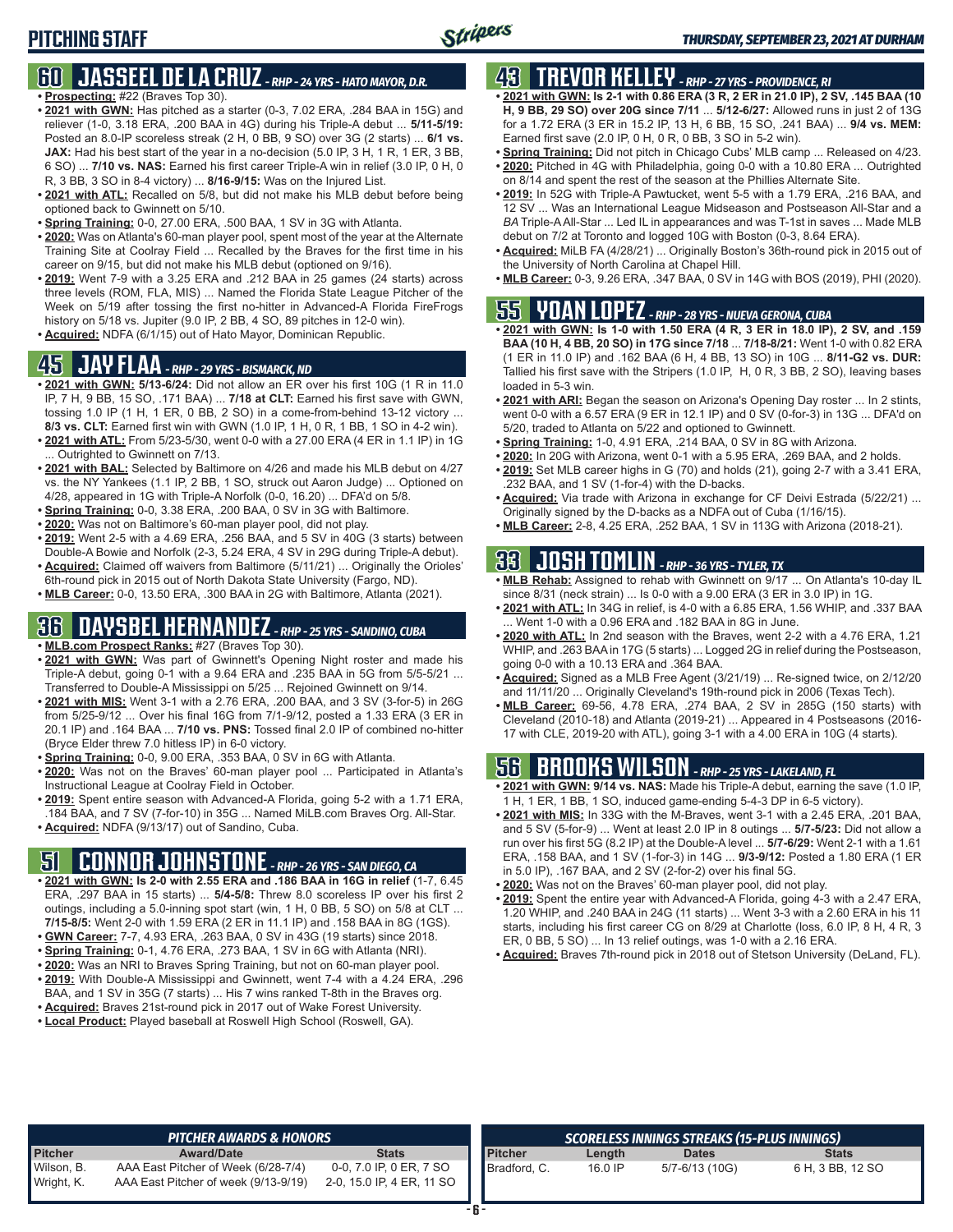## **BATTERS**

# **17 JOHAN CAMARGO** *- INF - 27 YRS - PANAMA CITY, PANAMA*

*SEASON WITH GWN:*.319, 17 HR, 64 RBI, 0 SB, .935 OPS *HIT STREAK:* 7G (12-26)

- *9/19 vs. NAS:* 2-5, 2B, HR, R, 4 RBI *LAST SERIES:* .444 (8-18), 2 2B, 3B, 2 HR, 8 RBI **• Leaderboard:** Entering 9/23, ranks among Triple-A East top 10 in batting (2nd, .319), OBP (3rd, .395), hits (T-3rd, 117), runs (T-4th, 67), OPS (5th, .935), total bases (5th, 198), RBI (8th, 64), SLG (8th, .540), XBH (T-8th, 43), triples (T-9th, 4). **• 2021 with GWN: Since 9/1, batting .393 (24-for-61, 5 2B, 1 3B, 4 HR, 9 R, 16 RBI, 1.176 OPS) in 17G** ... **5/8 at CLT:** Notched first career multi-HR game (2-for-4, 2 HR, 2 RBI) ... **6/5 vs. JAX:** Started 5-4-3 triple play, GWN's first since 5/28/19 at TOL ... **7/18 at CLT:** Hit a 2-out, 2-run HR (#8) in 9th for a 12-11 lead (GWN had trailed 11-3) ... **7/22-8/14:** Posted team-best 20G on-base streak (.347, 26-for-75, 4 2B, 2 3B, 2 HR, 14 R, 14 RBI, 6 BB, .924 OPS) ... **9/4 vs. MEM:** Matched season high with 4 RBI (2-for-3, HR #15) in 5-2 victory ... **9/4-9/9:** Posted 5-straight multihit games (.579, 11-for-19, 2 2B, 1 HR, 1 R, 5 RBI, 1.442 OPS) ... **9/19 vs. NAS:** Matched season high with 4 RBI (2-for-5, 2B, HR #17) in 7-0 win.
- **• Gwinnett Career:** Has hits in 116 of 154G (75.3%) since 2017, batting .329 (193 for-587, 39 2B, 5 3B, 26 HR, 100 R, 106 RBI, 1 SB, .940 OPS).
- **• 2021 with ATL:** In 6 stints with the Braves, batting .000 (0-for-16, 1 R) in 15G.
- **• 2020:** Made Braves' Opening Day roster and batted .200 (8 2B, 4 HR, 16 R, 9 RBI) in 35G ... Played in 4G during NLCS (.250, 2-for-8, 1 2B, 1 RBI).
- **• Acquired:** NDFA (7/2/10) out of Panama City, Panama.
- **• MLB Career:** .257, 68 2B, 4 3B, 34 HR, 144 RBI, 2 SB in 364G with Atlanta (2017- 21) ... Played in 2018 and 2020 Postseasons (.087, 1 2B, 1 RBI in 8G).

# **9 RYAN CASTEEL** *- 1B/C - 30 YRS - CHATTANOOGA, TN*

*SEASON WITH GWN:*.254, 8 HR, 27 RBI, 0 SB, .811 OPS *HIT STREAK:* 1G (3-4) *9/19 vs. NAS:*3-4, HR, R, 2 RBI *LAST SERIES:* .600 (3-5), HR, 2 RBI

- **• 2021 with GWN: Since 9/1, batting .333 (7-for-21, 3 HR, 3 R, 6 RBI, 1.153 OPS) in 7G** ... **5/15-5/18:** Had 6 RBI in 3G span, including 5/15 vs. LOU (1-for-2, GW 3-run 2B, 3 RBI) and 5/16 vs. LOU (1-for-3, HR, 2 RBI) ... **6/3 vs. JAX:** Hit pinch-hit 2-run HR (#2) ... **6/24 at NOR:** Crushed game-winning grand slam (#3) in 6-2 victory (1-for-4, 4 RBI), his 2nd career slam (first since 7/20/13 with Adv-A Modesto) ... **8/8-G2 vs. CLT:** Homered for the first time since 6/24 (#4), decisive 2-run shot in 8-2 victory ... **9/9 at COL:** Blasted solo HR (#6) for lone run in 1-0 win.
- **• 2020:** Was not on the Braves' 60-man player pool ... Did not play.
- **• 2019:** Played 118G with Double-A Mississippi, batting .263 (21 2B, 2 3B, 21 HR, 73 RBI, .811 OPS) ... Ranked 2nd in the Southern League in homers and RBI, 3rd in slugging (.477) ... Was his 2nd career 20-homer season (hit 22 in 2013).
- **• Acquired:** MiLB FA (3/14/21) ... Originally Colorado's 17th-round pick in 2010 out of Cleveland State Community College (Cleveland, TN).

#### **12 TRAVIS DEMERITTE** *- OF - 26 YRS - NEW YORK, NY*

*SEASON WITH GWN:*.295, 20 HR, 54 RBI, 7 SB, .983 OPS *HIT STREAK:* 1G (1-4) *9/19 vs. NAS:*1-4, 2B, R, RBI *LAST SERIES:* .313 (5-16), 2B, RBI

- **• Leaderboard:** Entering 9/23, ranks T-9th in Triple-A East in homers (20). **• 2021 with GWN: 5/4 at CLT:** Tallied 5 RBI (3-for-6, HR) to set GWN Opening Night record ... **6/2-7/21:** Posted 10G hitting streak (.372, 16-for-43, 2 2B, 3 HR, 10 R, 8 RBI, 1.041 OPS) ... **6/10-7/10:** Was on the Injured List ... **7/17-7/25:** Hit 3 grand slams in 7G span, raising his career total to 6 (4 with GWN) ... **7/27 at MEM:** Homered for 3rd straight game, GW solo blast (#12) in 1-0 win ... **8/21 at LOU:** Matched a season high with 4 hits (4-for-4, 3-run HR, 2 R, 4 RBI) ... **9/12 at COL:** Hit 20th HR of the year (1-for-5, 3 RBI), becoming 3rd player in GWN history with two 20-HR seasons (Ernesto Mejia in 2012-13, Stefan Gartrell in 2011-12).
- **• Gwinnett Career:** Has reached base in 146 of 169G (86.4%) since 2019, batting .290 (167-for-576, 41 2B, 2 3B, 40 HR, 117 R, 127 RBI, 11 SB, .960 OPS).
- **• 2020:** Hit .172 with 1 2B, 4 RBI in 18G with Detroit ... DFA'd on 2/5/21.
- **• 2019:** Made his Triple-A debut with Gwinnett and was an IL All-Star (.286, 20 HR, 73 RBI, .944 OPS in 96G) ... Traded to Detroit on 7/31, made his MLB debut (.225, 3 HR, 10 RBI in 48G).
- **• Acquired:** Off Waivers from Detroit (2/12/21) ... Originally Texas' 1st-round pick (30th overall) in 2013 out of Winder-Barrow High School (Winder, GA).
- **• MLB Career:** .217, 8 2B, 2 3B, 3 HR, 14 RBI, 3 SB with Detroit (2019-20).

# **18 PHILLIP ERVIN** *- OF - 29 YRS - MOBILE, AL*

*SEASON WITH GWN:*.197, 7 HR, 26 RBI, 11 SB, .637 OPS *HIT STREAK:* -3G (0-6)

*9/19 vs. NAS:*DNP *LAST SERIES:* .000 (0-6)

- **• 2021 with GWN: 6/2 vs. JAX:** Hit decisive 3-run HR (#1) and tallied season-high 4 RBI (1-for-4, R) ... **6/13 at MEM:** Belted game-tying 2-run HR (#2) with 2 outs in the 9th of an eventual 7-6 loss (1-for-3, 1 R, 2 RBI) ... **7/7 vs. NAS:** Clubbed game-tying 2-run pinch-hit HR (#5, 1-for-1, 2 RBI) ... **8/1 at MEM:** Lined GWRBI single with 2 outs in 9th inning in 4-2 win (1-for-2, RBI) ... **9/3 vs. MEM:** Launched 2nd pinch-hit homer of the year (solo, 1-for-1, 1 RBI).
- **• 2020:** Between Cincinnati and Seattle, hit .149 with 3 2B, 4 RBI, 1 SB in 37G ... DFA'd by the Reds (8/28), Mariners (12/16), and Chicago Cubs (2/20/21).
- **• Acquired:** Off waivers from the Chicago Cubs (2/22/21) ... Originally Cincinnati's 1st-round pick (27th overall) in 2013 out of Samford University (Homewood, AL).
- **• MLB Career:** .247, 26 2B, 8 3B, 17 HR, 68 RBI, 15 SB in 237G with CIN, SEA (2017-20) ... Tallied 7 of his 8 career triples in 2019 (ranked 7th in NL).

# **7 MAIKEL FRANCO** *- INF - 29 YRS - AZUA, D.R.*

*SEASON WITH GWN:*.083, 0 HR, 0 RBI, 0 SB, .237 OPS *HIT STREAK:* -1G (0-4) *9/19 vs. NAS:*0-4, R *LAST SERIES:* .083 (1-12)

- **• 2021 with GWN:** Joined on 9/8, made ATL org. debut on 9/16 vs. NAS (0-for-4).
- **• 2021 with BAL:** Signed a MLB deal on 3/16 ... Hit .210 (22 2B, 11 HR, 31 R, 47 RBI, .608 OPS) in 104G ... Hit season-best .269 (6 2B, 4 HR, 12 R, 17 RBI, .768 OPS) in 26G in June ... Released on 8/25.
- **• 2020 with KC:** Signed a MLB deal with Kansas City on 12/27/19 ... In lone season with the Royals, hit .278 (16 2B, 8 HR, 23 R, 38 RBI, 1 SB, .778 OPS) in 60G.
- **• Acquired:** MiLB FA (8/31/21) ... Originally a NDFA with Philadelphia (1/13/10).
- **• Triple-A History:** With Lehigh Valley (2014-15, 2019), hit .272 (47 2B, 6 3B, 22 HR, 84 R, 108 RBI, 5 SB, .765 OPS) in 178G.
- **• MLB Career:** .246, 148 2B, 4 3B, 121 HR, 428 RBI, 4 SB in 820G with PHI (2014- 19), KC (2020), BAL (2021) ... In 6 years with Phillies, hit .249 with 102 HR, 343 RBI (had 20-plus HR in 3-straight years from 2016-18).

# **8 RYAN GOINS** *- INF - 33 YRS - TEMPLE, TX*

*SEASON WITH GWN:*.230, 6 HR, 34 RBI, 2 SB, .645 OPS *HIT STREAK:* -1G (0-2) *9/19 vs. NAS:*0-2, 2 BB *LAST SERIES:* .231 (3-13), HR, RBI

- **• 2021 with GWN: 5/4 at CLT:** Hit Gwinnett's first HR of the season (solo, 2-for-5, RBI) ... **5/12 vs. LOU:** Set season highs for hits (3-for-4) and RBI (3) ... **6/18-6/29:** Posted season-best 8G hitting streak (.400, 10-for-25, 1 2B, 3 R, 6 RBI) ... **7/4 at DUR:** Homered for the first time since Opening Night (2-run, #2, 1-for-4, 2 RBI) ... **8/13 vs. DUR:** Clubbed 2-run HR (#4) in 8th inning for decisive runs in 6-4 victory (2-for-4, 2 R, 2 RBI) ... **8/6-8/17:** In his first 8G since returning from the Olympics, hit .304 (7-for-23, 3 HR, 5 R, 6 RBI, .987 OPS).
- **• Tokyo Olympics:** Was on GWN's Temporary Inactive List while playing for Mexico in this year's Olympics ... Hit .250 (1-for-4, R, RBI) in 2G (MEX went 0-3).
- **• Triple-A Career:** Has played for BUF (2013-16), LHV (2018), CLT (2019), and GWN (2021) ... Was teammates with MGR Matt Tuiasosopo in 2014 with BUF.
- **• 2020:** Played in 14G with the Chicago White Sox, batting .000 (0-for-9, 4 R) ... Spent most of the year at the Alternate Training Site in Schaumburg, IL.
- **• Acquired:** MiLB FA (2/25/21) ... Originally Toronto's 4th-round pick in 2009 out of Dallas Baptist University (Dallas, TX).
- **• MLB Career:** .228, 71 2B, 12 3B, 22 HR, 158 RBI in 555G with TOR, KC, CWS (2013-20) ... Played for TOR in 2015-16 Postseasons (.146, 1 HR, 5 RBI in 14G).

## **5 TERRANCE GORE** *- OF - 30 YRS - MACON, GA*

*SEASON WITH GWN:*.232, 0 HR, 1 RBI, 17 SB, .725 OPS *HIT STREAK:* 1G (1-4) *9/19 vs. NAS:*1-4, 2B *LAST SERIES:* .250 (1-4), 2B)

- **• 2021 with GWN:** Is 17-for-21 (80.9%) in stolen base attempts, including a pair of 2-steal games (5/18 at NAS, 6/18 vs. NAS) ... **6/9-G2 at MEM:** Stole 3rd and scored winning run in 8th inning of 3-1 victory ... **7/10 vs. NAS:** Notched seasonhigh 3 hits (3-for-3, 2B, R).
- **• 2020:** Logged 2G in his lone season with the Los Angeles Dodgers (0 PA).
- **• Acquired:** MiLB FA (2/18/21) ... Originally Kansas City's 20th-round pick in 2011 out of Gulf Coast Community College (Panama City, FL).
- **• MLB Career:** .224, 2 2B, 1 3B, 0 HR, 1 RBI, 40 SB in 102G with KC, CHC, LAD (2014-20) ... Played in the Postseason with KC (2014-15) and CHC (2018), going 0-for-2 with 3 R, 5 SB ... Won World Series with the Royals in 2015.

## **4 SEAN KAZMAR JR.** *- INF - 37 YRS - VALDOSTA, GA*

| <b>SEASON WITH GWN: .217, 9 HR, 26 RBI, 3 SB, .629 OPS</b> |  |  | <b>HIT STREAK: <math>-3G(0-6)</math></b> |  |
|------------------------------------------------------------|--|--|------------------------------------------|--|
| $9/19$ vs. NAS: DNP                                        |  |  | <b>LAST SERIES:</b> .100 (1-10)          |  |
|                                                            |  |  |                                          |  |

- **• Gwinnett Career:** Batting .263 (674-for-2559, 136 2B, 12 3B, 46 HR, 308 R, 296 RBI, 26 SB) in 748G over 8 seasons ... Leads in career G, AB, H, TB (972), 2B, R, RBI ... Ranks 2nd in career 3B (12) ... Ranks 3rd in career HR (46).
- **• Braves Records:** Owns Atlanta Braves Triple-A records for career hits (passed Larry Whisenton's 657 on 7/31 at MEM) and at-bats (passed Chico Ruiz's 2,510 on 8/22 at LOU) ... Is 2nd in doubles (136), 3rd in games (748), 4th in RBI (296).
- **• 2021 with GWN: 5/25 vs. MEM:** Lined a walk-off single in the 9th for a 2-1 win, his first career walk-off RBI with GWN ... **7/8-G1 vs. NAS:** Passed Joey Terdoslavich for 3rd on GWN career HR list (#42, 1-for-3, 2 RBI) ... **7/22 vs. NOR:** Passed Damon Hollins for 2nd on ATL Triple-A hits list (#649, 2-for-3, HR, 2 RBI) ... **7/28 at MEM:** Notched his 999th and 1,000th career Triple-A hits (2-for-5, R) ... **9/1 vs. MEM:** Hit game-winning 2-run HR (#9) in 7th for 3-2 victory (2-for-3, 2 RBI).
- **• 2021 with ATL:** Contract selected on 4/17, has spent 2 stints with Atlanta (4/17- 4/23, 5/4-5/7), going 0-for-2 ... Pinch hit on 4/17 at the Chicago Cubs, marking his first MLB appearance in 4,589 days since 9/23/08 with San Diego ... The last player with a bigger gap between MLB appearances was Ralph Winegarner (13 years, 14 days between 6/23/36 with CLE and 7/7/49 with STL).
- **• Acquired:** MiLB FA (12/7/20) ... Originally San Diego's 5th-round pick in 2004 out of the College of Southern Nevada.
- **• MLB Career:** .195, 1 2B, 0 3B, 0 HR, 2 RBI in 22G with SD (2008), ATL (2021).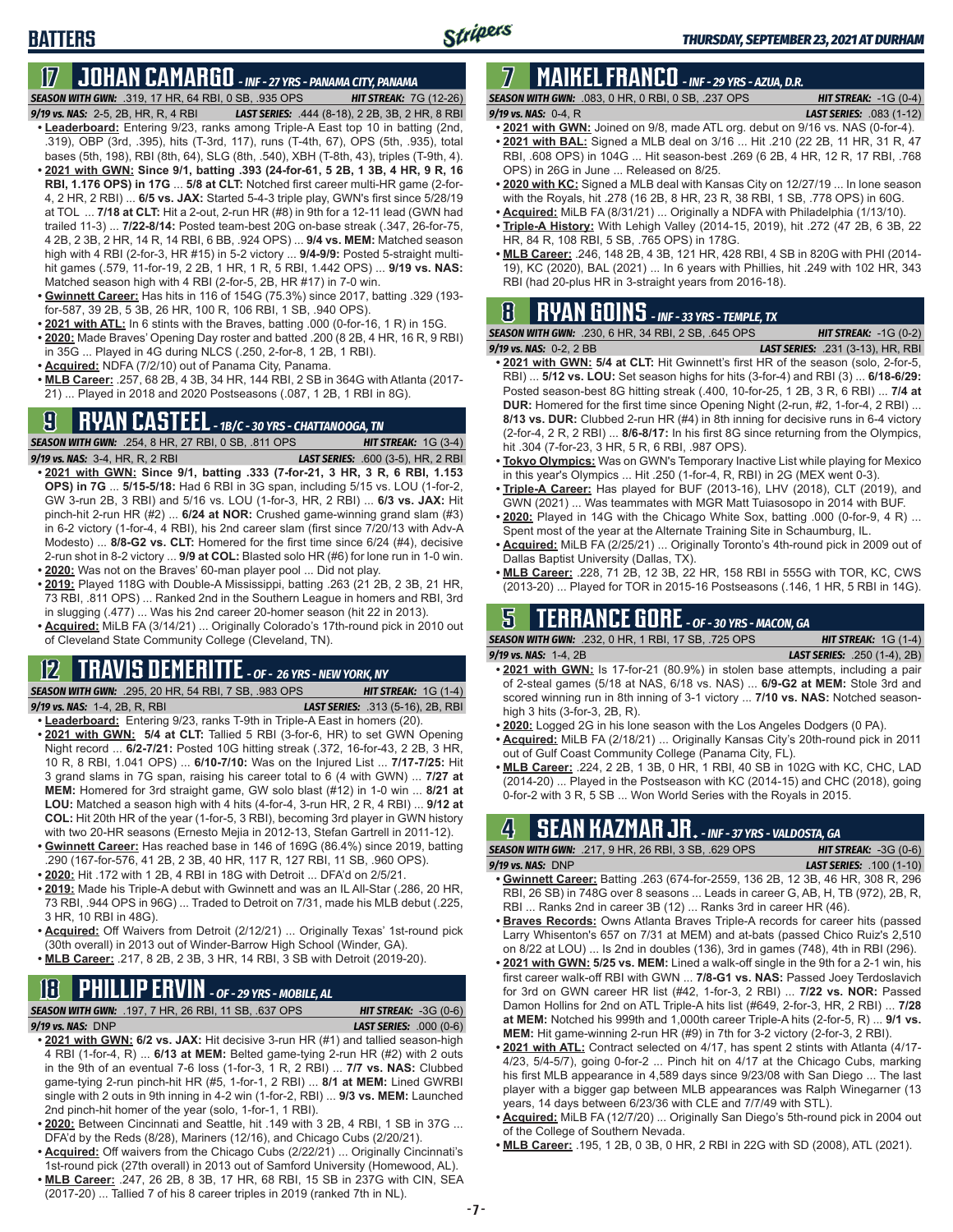# **BATTERS**

#### **20 JONATHAN MORALES** *- C - 26 YRS - ARROYO, PUERTO RICO SEASON WITH GWN:*.152, 2 HR, 12 RBI, 0 SB, .395 OPS *HIT STREAK:* 1G (1-4) *9/19 vs. NAS:*DNP *LAST SERIES:* .133 (2-15)

- **• 2021 with GWN: 5/7 at CLT:** Tied his single-game career high with 5 RBI, going 2-for-6 with a 3-run HR (#1) in the 9th ... **8/6 vs. CLT:** Hit a 2-out walk-off single in 11th inning for 4-3 win (2nd career walk-off with GWN, last on 7/21/18 vs. PAW) 8/20 at LOU: Went 4-for-4 (2B, HR, 2 R, 3 RBI), his most hits in a game since 8/13/16 with Class-A Rome at Hickory (career-best 5-for-5).
- **• GWN Career:** In 97G since 2018, batting .221 (10 2B, 4 HR, 33 RBI, .551 OPS). **• 2020:** Spent entire year at Braves Alternate Training Site in Gwinnett (no MLB
- debut) ... Played for Caguas of the Puerto Rican Winter League (.394, 3 HR, 9 RBI in 13G), earning PWL Postseason All-Star honors.
- **• 2019:** Hit .240 (13 2B, 2 HR, 27 R, 25 RBI) in 80G between Double-A Mississippi and Gwinnett ... Logged 1 game during the IL Playoffs (0-for-1, BB).
- **• Acquired:** Braves' 25th-round pick in 2015 out of Miami-Dade CC.

# **15 CRISTIAN PACHE** *- OF - 22 YRS - SANTO DOMINGO CENTRO, D.R.*

*SEASON WITH GWN:*.273, 10 HR, 38 RBI, 9 SB, .767 OPS *HIT STREAK:* 4G (6-17)

*9/19 vs. NAS:* 1-5, DNP *LAST SERIES:* .353 (6-17), RBI **• MLB.com Prospect Ranks:** #1 (Braves Top 30), #39 (Top 100).

- **• 2021 with GWN: Ranked 6th in Triple-A East in batting from 8/1-9/22, hitting .321 (43-for-134, 8 2B, 4 HR, 20 R, 16 RBI, 5 SB, .847 OPS) in 36G** ... **5/29- 6/1:** Assigned to rehab (right hamstring inflammation), played 1G before being activated/optioned on 6/2 ... **6/5 vs. JAX:** Went 3-for-6 with 2 doubles, including game-tying 2-run double in 9th ... **6/10 at MEM:** Tallied first career multi-HR game (3-for-5, 2 HR, 3 R, 4 RBI) ... **6/30 at DUR:** Notched last-at-bat GWRBI single in 9th for 2-1 win (2-for-3, 2B, RBI) ... **7/21 vs. NOR:** Homered in both games of a DH (#3-4, 2-for-6, 2 R, 2 RBI) ... **8/11 vs. DUR:** Went 4-for-6 with 5 RBI in a DH sweep, tallying 2 HR (#8-9) and delivering 2-out walk-off single in G1 (won 4-3) ... **9/7 at COL:** Fell triple shy of the cycle (3-for-4, 2B, HR #10, 3 R, RBI, SB).
- **• 2021 with ATL:** On Atlanta's Opening Day roster for the first time ... Hit .111 (3 2B, 1 HR, 6 R, 4 RBI) in 22G ... Placed on IL twice, on 4/14 and 5/14.
- **• 2020:** Spent most of the year at the Alternate Training Site ... Made his MLB debut on 8/21 vs. Philadelphia (1-for-4) ... Played just 2G during regular season (.250) ... Also made MLB Postseason debut (.182, 1 2B, 1 HR, 4 R, 4 RBI in 12G).
- **• 2019:** Between Mississippi (104G) and Gwinnett (26G), hit .277 (36 2B, 9 3B, 12 HR, 63 R, 61 RBI, 8 SB, .802 OPS) in 130G ... Named a Southern League Postseason All-Star and MLB All-Star Futures Game participant.
- **• Acquired:** NDFA (7/4/15) out of Santo Domingo Centro, D.R.
- **• MLB Career:** .119, 3 2B, 0 3B, 1 HR, 4 RBI, 0 SB in 24G with Atlanta (2020-21).

# **2 YOLMER SANCHEZ** *- INF - 29 YRS - MARACAY, VENEZUELA*

*SEASON WITH GWN:*.210, 9 HR, 32 RBI, 5 SB, .654 OPS *HIT STREAK:* -1G (0-4) *9/19 vs. NAS:*DNP *LAST SERIES:* .143 (1-7), 2B

- **• 2021 with GWN: 5/7 at CLT:** Went 3-for-5 (3 R, 3 RBI) with GWN's first triple of the year ... **6/9-G2 at MEM:** Stole home as part of a double-steal with Drew Waters, scored tying run in 3-1 win (1-for-2, R, SB) ... **7/30 at MEM:** Recorded 2nd career multi-HR game (1st since 5/2/15, CLT vs. SWB), hitting 2 solo shots (#4-5) including GW blast in 8th for 8-7 win (2-for-3, 3 R, 2 RBI) ... **8/26 at NAS:** Fell a homer shy of the cycle (3-for-4, 2B, 3B, RBI) in 2-1 win ... **7/22-9/5:** Hit .290 (29 for-100, 2 2B, 1 3B, 8 HR, 17 R, 18 RBI, .933 OPS) in 33G.
- **• 2020:** Played 11G with the Chicago White Sox, batting .313 (3 2B, 1 HR, 1 RBI, 1.164 OPS) ... Made his MLB Postseason debut in the ALWCS (1G, no at-bat).
- **• Acquired:** MiLB FA (3/31/21) ... Originally a NDFA with Chi. White Sox (5/29/09). **• MLB Career:** .245, 113 2B, 24 3B, 32 HR, 215 RBI, 30 SB in 657G with the Chi. White Sox (2014-20) ... Won an AL Gold Glove in 2019 (.987 FPCT at 2B).

#### **14 CHADWICK TROMP** *- C - 26 YRS - ORANJESTAD, ARUBA SEASON WITH GWN:*--- *HIT STREAK:* 0G (0-0)

- *9/19 vs. NAS:*DNP *LAST SERIES:* DNP
- **• 2021 with GWN:** Assigned on 9/21 ... Will make his Braves organization debut. **• 2021 with SF:** In 4 stints with Giants (4/18, 6/1-6/11, 7/5-7/18, 8/26), hit .222 (4 for-18, 1 HR, 2 RBI) in 9G ... Also played 55G with Triple-A affiliate in Sacramento, batting .224 (43-for-192, 12 2B, 6 HR, 23 R, 24 RBI) ... DFA'd on 9/18.
- **• 2020:** Signed a MiLB deal with San Francisco on 1/6 ... Assigned to the Alternate Training Site on 7/19 ... Had his contract selected on 7/28 and made his MLB debut, batting .213 (13-for-61, 1 2B, 4 HR, 11 R, 10 RBI) in 24G ... Had his first career MLB hit on 7/31 vs. Texas (single off Mike Minor, finished 2-for-4 with 2B and RBI) ... Hit his first homer on 8/2 vs. Texas (2-run, off Jesse Chavez) ... Was on the IL from 9/22-8/28 (right shoulder strain) ... Re-signed on 12/9.
- **• Acquired:** Off Waivers from San Francisco (9/21/21) ... Originally signed by Cincinnati as a NDFA out of Aruba (5/24/13).
- **• MLB Career:** .215, 1 2B, 0 3B, 5 HR, 12 RBI, 0 SB in 33G with San Francisco (2020-21).

# **1 RILEY UNROE** *- INF - 26 YRS - NEW ORLEANS, LA*

*SEASON WITH GWN:*.118, 0 HR, 0 RBI, 1 SB, .368 OPS *HIT STREAK:* 1G (1-3) *9/19 vs. NAS:*DNP *LAST SERIES:* DNP

- - **• 2021 with GWN:** Was on the Stripers' Opening Night roster, played in 6G through 5/16 (.071, 1-for-14, 2 R, 1 SB) ... Transferred to Mississippi on 5/18 ... Rejoined Gwinnett on 9/9.
	- **• 2021 with MIS:** In 27G, hit .261 (23-for-88, 3 2B, 2 3B, 2 HR, 6 RBI, 1 SB, .732 OPS) ... Was on the IL from 6/16-7/14, 7/24-8/10, 8/19-9/7.
	- **• 2020:** Was not on Braves' 60-man player pool ... Played for Brisbane in Australian Baseball League (.176, 0 HR, 3 R, 0 RBI in 6G).
	- **• 2019:** Played for Advanced-A Florida, Double-A Mississippi, and Gwinnett, batting .281 (22 2B, 3 3B, 9 HR, 59 R, 60 RBI, 14 SB) in 128G ... Named Florida State League Midseason All-Star, Southern League Player of the Week (9/2/19), and MiLB.com Braves Organization All-Star.
- **• Acquired:** 2018 Rule 5 (LA Angels) ... Originally Tampa Bay's 2nd-round pick in 2013 out of Desert Ridge High School (Mesa, AZ).

# **11 Drew WATERS** *- OF - 22 YRS - ATLANTA, GA*

*SEASON WITH GWN:*.241, 9 HR, 34 RBI, 27 SB, .714 OPS *HIT STREAK:* 2G (5-9)

- *9/19 vs. NAS:*3-5, 2B, R, SB *LAST SERIES:* .261 (6-23), 3 2B, 3 SB **• Leaderboard:** Entering 9/23, ranks among Triple-A East top 10 in stolen bases (5th, 27) and runs (6th, 65).
- **• MLB.com Prospect Ranks:** #3 (Braves Top 30), #80 (Top 100 Prospects).
- **• 2021 with GWN: Batting .556 (5-for-9, 2 2B, 3 R, 2 SB) in last 2G since 9/18** ... **5/15-6/10:** Hit .316 (25-for-79, 4 2B, 3 HR, 16 R, 9 RBI, 6 SB, .906 OPS) in 21G ... **5/18 at NAS:** Recorded first career multi-HR game (3-for-5, 2 HR, 3 RBI) and became the first GWN player to homer from both sides of the plate since Mel Rojas Jr. (7/7/16 at CLT) ... **5/19 at NAS:** Fell a triple shy of the cycle in first 4-hit game at Triple-A (4-for-5, 2B, HR, 2 R, 2 RBI, 2 SB) ... **6/9-G2 at MEM:** Lined RBI single in 8th (2-for-3, R, RBI) for last-at-bat 3-1 win ... **7/2-7/18:** Posted 13G onbase streak (.357, 20-for-56, 8 2B, 1 3B, 2 HR, 14 R, 10 RBI, 4 SB) ... **7/1-7/31:** Led Triple-A East in XBH with 17, batting .301 (31-for-103, 11 2B, 1 3B, 5 HR, 23 R, 17 RBI, 5 SB, .924 OPS) in 24G ... **9/10 at COL:** Homered for first time since 7/24 (solo, #9) and tallied game-ending outfield assist (#11) in 6-3 win.
- **• Futures Game:** Played for the NL Team in the 2021 SiriusXM All-Star Futures Game on 7/11 at Coors Field (1-for-1, BB) ... Was the 7th active Gwinnett player selected to the game (1st since RHP Touki Toussaint in 2018).
- **• 2020:** Spent entire year at Braves Alternate Site in Gwinnett (no MLB debut).
- **• 2019:** Hit .309 (40 2B, 9 3B, 7 HR, 80 R, 52 RBI, 16 SB) in 134G with Double-A Mississippi and Gwinnett ... Won Southern League Batting Title (.319, best in MIS history) and Most Valuable Player (1st in MIS history) ... Ranked among MiLB top 5 in doubles (T-3rd, 40) and hits (5th, 163).
- **• Acquired:** Braves' 2nd-round pick in 2017 out of Etowah High School (Woodstock, GA) ... Named Gatorade Georgia Baseball Player of the Year in 2017.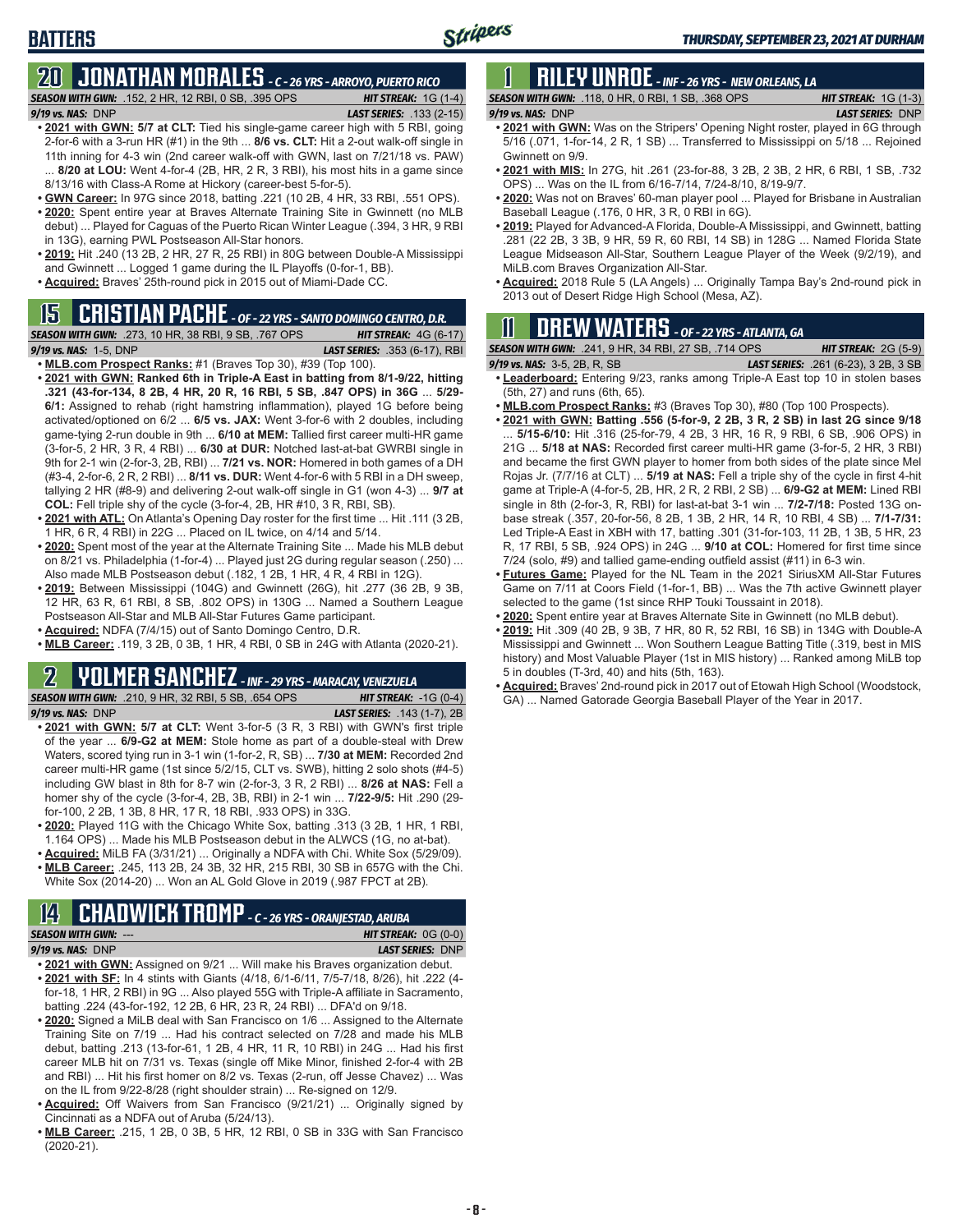| <b>OFFENSE</b> |                                                                                              |                                                          | Stripers |  |  |  |  |  | <b>THURSDAY, SEPTEMBER 23, 2021 AT DURHAM</b> |
|----------------|----------------------------------------------------------------------------------------------|----------------------------------------------------------|----------|--|--|--|--|--|-----------------------------------------------|
| TOTAL:         | 248, 157 HR, 754 OPS RISP:                                                                   | 264, 47 HR, 806 OPS RUNS/INNING: 1 2 3 4 5 6 7 8 9 X TOT |          |  |  |  |  |  |                                               |
| Vs. LHP:       | 248, 64 HR, 782 OPS RISP/20: 254, 22 HR, 792 OPS Stripers: 74 54 63 60 80 62 77 61 43 14 588 |                                                          |          |  |  |  |  |  |                                               |
|                | Vs. RHP: 248, 93 HR, 739 OPS LOADED: 323, 8 HR, 990 OPS Opponents:                           |                                                          |          |  |  |  |  |  | 72 55 68 56 47 57 44 32 26 14 471             |

|            |                          |                |                |                |                         |                |                          | <b>HOME RUNS</b>       |                                            |                | <b>MULTI-GAMES</b>       |                          |
|------------|--------------------------|----------------|----------------|----------------|-------------------------|----------------|--------------------------|------------------------|--------------------------------------------|----------------|--------------------------|--------------------------|
| Player     | 1R                       | 2R             | 3R             | <b>GS</b>      | Tot.                    |                |                          | Off LH Off RH Team W-L | Last HR with Gwinnett (Regular Season)     | <b>Hit</b>     | <b>RBI</b>               | <b>HR</b>                |
| Almonte    | 2                        |                |                | $\overline{1}$ | 3                       |                | 2                        | $3-0$                  | 5/30/21 vs. MEM. 1R (RH Connor Jones)      | 8              | 5                        |                          |
| Arcia      | 12                       | 5              |                |                | 17                      | 7              | 10                       | $10 - 4$               | 8/17/21 at LOU, 1R (RH Hunter Greene)      | 21             | 10                       | $\overline{2}$           |
| Brugman    |                          |                |                | $\blacksquare$ |                         |                |                          | $0 - 0$                |                                            | $\overline{a}$ |                          |                          |
| Camargo    | 6                        | $\overline{ }$ | 4              |                | 17                      | 9              | 8                        | $11 - 5$               | 9/19/21 vs. NAS, 3R (LH Kyle Lobstein)     | 32             | 17                       | 1                        |
| Casteel    | $\overline{2}$           | 5              | ۰              |                | 8                       | 5              | 3                        | $6 - 2$                | 9/19/21 vs. NAS, 1R (RH Connor Sadzeck)    | 8              | 9                        | ٠                        |
| Contreras  | 5                        | 3              | $\overline{ }$ |                | 9                       | $\overline{2}$ | $\overline{7}$           | $8 - 1$                | 9/7/21 at COL, 1R (LH Kirk McCarty)        | 11             | $\overline{7}$           |                          |
| d'Arnaud   |                          |                | ۰              | ٠              |                         |                |                          | $0 - 0$                |                                            | $\overline{A}$ | ٠                        |                          |
| Demeritte  | 10                       | 4              | 3              | 3              | 20                      | 10             | 10                       | $17-3$                 | 9/12/21 at COL, 3R (RH Jordan Stephens)    | 17             | 13                       |                          |
| Ervin      | 4                        | $\overline{2}$ |                |                | $\overline{7}$          | 5              | $\overline{2}$           | $5-2$                  | 9/3/21 vs. MEM, 1R (LH Evan Kruczynski)    | $\overline{7}$ | $\overline{7}$           |                          |
| Franco     | $\sim$                   |                | ٠              | ٠              | ٠                       |                |                          | $0 - 0$                |                                            | $\overline{a}$ | $\sim$                   | $\sim$                   |
| Goins      | 4                        | $\overline{2}$ | ۰              | ۰              | 6                       |                | 5                        | $5 - 1$                | 9/14/21 vs. NAS, 1R (RH Josh Lindblom)     | 15             | 8                        |                          |
| Gore       |                          |                | ۰              | ۰              |                         |                |                          | $0 - 0$                |                                            | 3              | $\overline{a}$           |                          |
| Heredia    | $\sim$                   |                | ٠              | ٠              | $\overline{a}$          |                |                          | $0 - 0$                | ---                                        | ٠              | ۰                        |                          |
| Inciarte   |                          |                |                |                |                         |                |                          | $0 - 0$                |                                            |                |                          |                          |
| Jackson    | 4                        | 4              |                | $\overline{2}$ | 11                      | 8              | 3                        | $5-2$                  | 7/28/21 at MEM, 1R (LH Matthew Liberatore) | 11             | 10                       | 3                        |
| Kazmar Jr. | 5                        | 3              |                | $\blacksquare$ | 9                       | 3              | 6                        | $6 - 3$                | 9/1/21 vs. MEM. 2R (LH Matthew Liberatore) | 9              | $\overline{7}$           |                          |
| Kipnis     | 4                        | 5              |                |                | 10                      |                | 9                        | $8 - 2$                | 9/14/21 vs. NAS. 2R (RH Josh Lindblom)     | 17             | 10                       |                          |
| Lucroy     |                          |                |                |                | $\overline{2}$          |                | $\overline{2}$           | $1 - 1$                | 6/10/21 at MEM, 3R (RH Grant Black)        | $\overline{4}$ | 3                        |                          |
| Martinez   |                          |                |                |                |                         |                |                          | $0 - 0$                |                                            | $\overline{2}$ |                          |                          |
| Morales    |                          |                |                | $\blacksquare$ | 2                       |                |                          | $2 - 0$                | 8/20/21 at LOU, 1R (LH Phillip Diehl)      | $\overline{2}$ | 2                        | $\overline{\phantom{a}}$ |
| Pache      | 8                        |                |                |                | 10                      | 4              | 6                        | $7 - 2$                | 9/7/21 at COL, 1R (LH Kirk McCarty)        | 21             | 8                        | $\overline{ }$           |
| Rosario    | $\overline{2}$           |                |                |                | 4                       |                | 4                        | $4 - 0$                | 8/26/21 at NAS, 1R (RH Josh Lindblom)      | $\overline{2}$ | 5                        |                          |
| Sanchez    | 6                        | 2              |                |                | 9                       | 4              | 5                        | $5-3$                  | 9/5/21 vs. MEM, 1R (RH T.J. Zeuch)         | 12             | 6                        | $\overline{ }$           |
| Snider     | $\overline{2}$           |                |                |                | $\overline{\mathbf{4}}$ | ٠              | 4                        | $4 - 0$                | 8/21/21 at LOU, 3R (RH Tim Adleman)        | 3              | $\overline{4}$           |                          |
| Tromp      | $\sim$                   |                | ٠              | ٠              | ٠                       | ٠              | $\overline{\phantom{a}}$ | $0 - 0$                |                                            | ٠              | $\overline{\phantom{a}}$ | $\overline{\phantom{a}}$ |
| Unroe      | $\overline{\phantom{a}}$ |                | ٠              | ٠              | ٠                       |                | $\sim$                   | $0 - 0$                | 7/19/19 vs. ROC, 1R (RH Drew Hutchison)    | $\blacksquare$ | ۰                        |                          |
| Waters     | 5                        | 2              | $\overline{2}$ |                | 9                       | 4              | 5                        | $5 - 3$                | 9/10/21 at COL, 1R (RH Heath Fillmyer)     | 22             | 8                        | 1                        |
| Total:     | 83                       | 46             | 20             | 8              | 157                     |                |                          |                        |                                            |                |                          |                          |

|  | <b>HOME RUN VARIANTS</b> |  |
|--|--------------------------|--|
|  |                          |  |

**Back-to-Back Homers (4x):** Almonte (GS) / Snider, 5/7 at CLT (1st Inning) Jackson (2R) / Contreras, 7/14 at CLT (1st Inning) Pache (1R) / Arcia, 8/11-G2 vs. DUR (1st Inning)

Camargo (2R) / Kipnis, 8/20 at LOU (3rd Inning)

**Back-to-Back-to-Back Homers (1x):**

Arcia (2R) / Camargo / Demeritte, 5/8 at CLT (6th Inning)

#### **Pinch-Hit Homers (5x):**

Demeritte (1R), 5/12 vs. LOU (7th Inning) Casteel (2R), 6/3 vs. JAX (7th Inning) Ervin (2R), 7/7 vs. NAS (6th Inning) Snider (3R), 8/21 at LOU (8th Inning) Ervin (1R), 9/3 vs. MEM (7th Inning)

**Leadoff (Game) Homers (4x):**

Waters (2x), 5/19 at NAS, 7/22 vs. NOR Arcia (1x), 7/3 at DUR Pache (1x), 8/8-G2 vs. CLT

#### **Walk-Off Homers (1x):**

Arcia (Solo), 5/16 vs. LOU (9th Inning)

|            |            |    |    |    |    | <b>STRIPERS BATTING BY MONTH</b> |           |            |            |            |
|------------|------------|----|----|----|----|----------------------------------|-----------|------------|------------|------------|
|            | <b>AVG</b> | G  | 2Β | 3B | HR | <b>RBI</b>                       | <b>SB</b> | <b>OBP</b> | <b>SLG</b> | <b>OPS</b> |
| May:       | .254       | 24 | 43 | 2  | 36 | 138                              | 24        | .366       | .445       | .811       |
| June:      | .227       | 25 | 36 | 3  | 21 | 88                               | 23        | .308       | .357       | .665       |
| July:      | .271       | 28 | 52 |    | 47 | 161                              | 23        | .352       | .479       | .831       |
| August:    | .237       | 25 | 30 | 6  | 30 | 103                              | 14        | .298       | .401       | .700       |
| September: | .249       | 17 | 23 |    | 23 | 67                               | 11        | .317       | .423       | .740       |

|                     | ' HITTER AWARDS & HONORS .                                                  |                                           |
|---------------------|-----------------------------------------------------------------------------|-------------------------------------------|
| <b>Player</b>       | <b>Award/Date</b>                                                           | <b>Stats</b>                              |
| Waters<br>Contreras | Sirius XM All-Star Futures Game (7/11)<br>AAA East Player of Week (7/13-18) | Game: 1-1, BB<br>.462, 3 2B, 3 HR, 12 RBI |

|            |       |                |                | <b>PINCH HITTERS</b> |             |              |                |                |           |           |
|------------|-------|----------------|----------------|----------------------|-------------|--------------|----------------|----------------|-----------|-----------|
| Player     | AVG.  | <b>AB</b>      | R              | н                    | 2B          | 3B           | <b>HR</b>      | <b>RBI</b>     | <b>BB</b> | <b>SO</b> |
| Almonte    | 1.000 | 1              | 0              | 1                    | 0           | 0            | 0              | 2              | 0         | 0         |
| Arcia      |       | $\Omega$       | 1              | $\Omega$             | $\Omega$    | $\Omega$     | $\Omega$       | $\Omega$       | 1         | 0         |
| Camargo    | .000  | 1              | $\Omega$       | $\Omega$             | $\Omega$    | $\Omega$     | $\Omega$       | $\Omega$       | $\Omega$  | 0         |
| Casteel    | .120  | 25             | $\overline{2}$ | 3                    | 1           | $\Omega$     | 1              | $\overline{4}$ | $\Omega$  | 9         |
| Contreras  | .500  | $\overline{2}$ | 1              | 1                    | 0           | $\Omega$     | $\mathbf 0$    | $\mathbf 0$    | 0         | 0         |
| Demeritte  | .250  | 8              | 3              | $\overline{2}$       | 1           | $\Omega$     | 1              | 1              | 3         | 4         |
| Ervin      | .231  | 13             | 4              | 3                    | $\Omega$    | $\Omega$     | $\overline{2}$ | 5              | 4         | 4         |
| Franco     | 1.000 | 1              | 1              | 1                    | 0           | 0            | 0              | $\Omega$       | 0         | 0         |
| Goins      | .000  | $\overline{2}$ | 0              | $\mathbf 0$          | $\mathbf 0$ | $\mathbf 0$  | $\mathbf 0$    | $\mathbf 0$    | 0         | 1         |
| Gore       | .200  | 5              | $\Omega$       | 1                    | $\Omega$    | $\Omega$     | $\Omega$       | $\Omega$       | 3         | 3         |
| Jackson    | .000  | 1              | $\Omega$       | $\Omega$             | $\Omega$    | $\Omega$     | $\Omega$       | $\Omega$       | $\Omega$  | 1         |
| Kazmar Jr. | .000  | 11             | $\Omega$       | $\Omega$             | $\Omega$    | $\Omega$     | $\Omega$       | $\Omega$       | $\Omega$  | 4         |
| Kipnis     | .000  | 1              | $\Omega$       | $\Omega$             | 0           | $\Omega$     | $\Omega$       | $\Omega$       | 1         | $\Omega$  |
| Lee, D.    | .000  | 1              | $\Omega$       | $\Omega$             | $\Omega$    | $\Omega$     | $\Omega$       | $\Omega$       | $\Omega$  | 1         |
| Lucroy     | .000  | 3              | $\Omega$       | $\Omega$             | 0           | $\Omega$     | $\Omega$       | $\Omega$       | 1         | $\Omega$  |
| Morales    | .000  | $\overline{2}$ | 0              | 0                    | $\Omega$    | $\Omega$     | 0              | $\Omega$       | 0         | 0         |
| Pache      | .500  | $\overline{2}$ | 0              | 1                    | $\mathbf 0$ | $\mathbf 0$  | $\mathbf 0$    | 1              | 1         | 1         |
| Sanchez    | .000  | 9              | 1              | $\Omega$             | $\mathbf 0$ | $\Omega$     | $\mathbf 0$    | $\Omega$       | 1         | 4         |
| Snider     | .150  | 20             | 4              | 3                    | 1           | $\Omega$     | 1              | $\overline{4}$ | 4         | 7         |
| Unroe      | .000  | 4              | $\Omega$       | $\Omega$             | $\Omega$    | $\Omega$     | $\Omega$       | $\Omega$       | $\Omega$  | 1         |
| Totals:    | .143  | 112            | 17             | 16                   | 3           | $\mathbf{0}$ | 5              | 17             | 19        | 40        |

| <b>HITTING STREAKS (10-PLUS GAMES)</b> |                     |                                        |  |  |  |  |  |  |
|----------------------------------------|---------------------|----------------------------------------|--|--|--|--|--|--|
| Player                                 | <b>Length/Dates</b> | <b>Stats</b>                           |  |  |  |  |  |  |
| Arcia                                  | 13G (5/4-5/18)      | .393 (22-56), 4 2B, 7 HR, 17 R, 12 RBI |  |  |  |  |  |  |
| <b>Contreras</b>                       | 13G (7/10-7/27)     | .385 (20-52), 5 2B, 7 HR, 14 R, 20 RBI |  |  |  |  |  |  |
| Demeritte                              | 10G (6/2-7/21)      | .372 (16-43), 2 2B, 3 HR, 10 R, 8 RBI  |  |  |  |  |  |  |

| <b>ON-BASE STREAKS (15-PLUS GAMES)</b> |                 |                                              |  |
|----------------------------------------|-----------------|----------------------------------------------|--|
| Player<br>Camargo                      | Length/Dates    | <b>Stats</b>                                 |  |
|                                        | 20G (7/22-8/14) | .347 (26-75), 4 2B, 2 3B, 2 HR, 14 RBI, 6 BB |  |
| Camargo                                | 18G (6/18-7/8)  | .303 (20-66), 6 2B, 2 HR, 7 RBI, 7 BB        |  |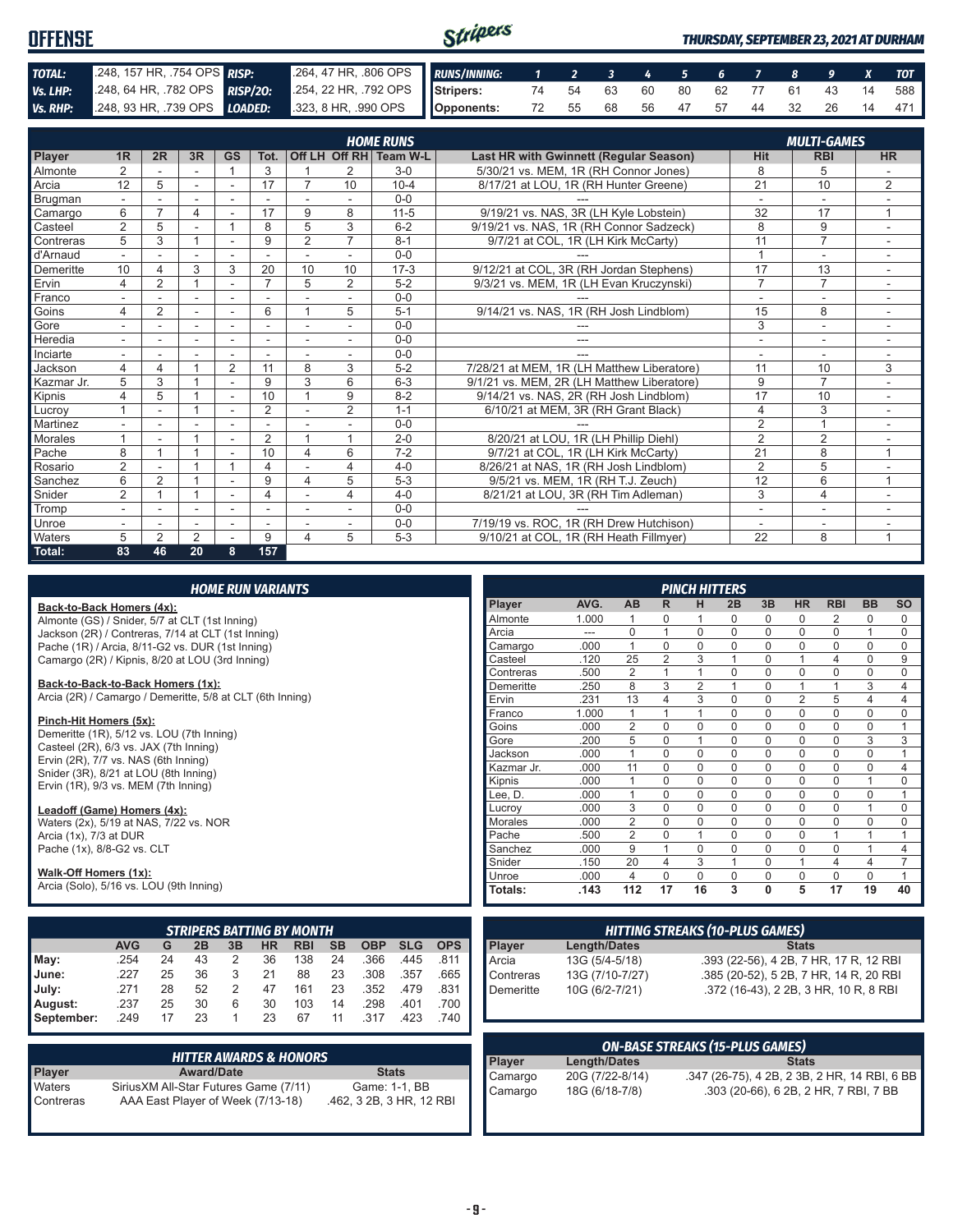## **SEASON SUMMARY**



## **TEAM HIGHS & LOWS**

| <b>OFFENSE:</b>  |                                                                  |
|------------------|------------------------------------------------------------------|
|                  |                                                                  |
|                  |                                                                  |
|                  |                                                                  |
|                  |                                                                  |
|                  |                                                                  |
|                  |                                                                  |
|                  |                                                                  |
|                  |                                                                  |
|                  |                                                                  |
|                  |                                                                  |
|                  |                                                                  |
|                  |                                                                  |
|                  |                                                                  |
|                  |                                                                  |
|                  |                                                                  |
| <b>PITCHING:</b> |                                                                  |
|                  |                                                                  |
|                  |                                                                  |
|                  |                                                                  |
|                  |                                                                  |
|                  |                                                                  |
|                  |                                                                  |
|                  |                                                                  |
|                  |                                                                  |
|                  |                                                                  |
|                  |                                                                  |
|                  |                                                                  |
| <b>DEFENSE:</b>  |                                                                  |
|                  | Most Double Plays Turned, Game  3 (6x, last: 8/21 at Louisville) |

#### Most Caught Stealing, Game .............................................. 2 (8/8-G1 vs. Charlotte) **TEAM MISCELLANEOUS**

Most Triple Plays Turned, Game .......................................... 1 (6/5 vs. Jacksonville) Most Errors, Game ..................................................................3 (5/15 vs. Louisville) Most Stolen Bases Allowed, Game ...............................................4 (7/4 at Durham)

| I EAN MEISCLEAN CUUD |                                                                          |  |
|----------------------|--------------------------------------------------------------------------|--|
|                      |                                                                          |  |
|                      | Largest Blown Lead (Loss)3 Runs (4x, last: 8/6 vs. Charlotte, 5-2, 6-10) |  |
|                      |                                                                          |  |
|                      |                                                                          |  |
|                      |                                                                          |  |
|                      |                                                                          |  |
|                      | Long Multi-Game Scoring Drought……………………………………20 Innings (8/26-8/28)      |  |
|                      |                                                                          |  |

Long Multi-Game Scoreless Streak ........................................17 Innings (7/25-7/28)

#### **INDIVIDUAL HIGHS & LOWS**

| <b>HITTING (GAME):</b> |  |
|------------------------|--|
|                        |  |
|                        |  |
|                        |  |
|                        |  |
|                        |  |
|                        |  |
|                        |  |
|                        |  |
|                        |  |
|                        |  |
|                        |  |
|                        |  |
|                        |  |
|                        |  |

#### **PITCHING (GAME):**

#### **DEFENSE (GAME):**

#### **STREAKS**

#### **OFFENSIVE (LONGEST IN 2021 ONLY):**

#### **PITCHING (LONGEST IN 2021 ONLY):**

| Consecutive Starts with Win3 Starts (3x, last: K. Wright, 9/8-Current) |
|------------------------------------------------------------------------|
|                                                                        |
|                                                                        |
|                                                                        |
|                                                                        |
|                                                                        |

## **LAST TIME IT HAPPENED (GWINNETT REGULAR-SEASON HISTORY)**

#### **INDIVIDUAL OFFENSE:**

|                             | Homers, Both Sides of Plate ………………………… Drew Waters (5/18/21 at Nashville)  |
|-----------------------------|----------------------------------------------------------------------------|
|                             |                                                                            |
|                             |                                                                            |
|                             | Back-to-Back-to-Back Homers  Arcia/Camargo/Demeritte (5/8/21 at Charlotte) |
|                             |                                                                            |
|                             |                                                                            |
|                             |                                                                            |
|                             |                                                                            |
|                             |                                                                            |
|                             |                                                                            |
|                             |                                                                            |
|                             |                                                                            |
|                             |                                                                            |
| <b>INDIVIDUAL PITCHING:</b> |                                                                            |
|                             |                                                                            |

| 9.0-Inning No-Hitter (Solo)Todd Redmond (5/28/10 at Louisville)                |  |
|--------------------------------------------------------------------------------|--|
| 9.0-Inning No-Hitter (Comb.) Wooten/Marksberry/Ramirez (6/30/16 at Louisville) |  |
|                                                                                |  |
|                                                                                |  |
|                                                                                |  |
| 21 Consecutive Saves Converted Jairo Asencio (9/6/09-8/8/11)                   |  |
| 25.0-Inning Scoreless Streak Stephen Marek, 25.1 IP (6/6/10-8/2/10)            |  |
|                                                                                |  |

**TEAM OFFENSE:**

| <b>TEAM PITCHING:</b> |                                                               |
|-----------------------|---------------------------------------------------------------|
|                       |                                                               |
|                       |                                                               |
|                       | 23 Hits Allowed…………………………………………………………………7/13/12 at Louisville |
|                       |                                                               |
|                       |                                                               |
|                       |                                                               |
|                       |                                                               |
|                       |                                                               |
| <b>TEAM DEFENSE:</b>  |                                                               |
|                       |                                                               |
|                       |                                                               |
|                       |                                                               |

# **TEAM MISCELLANEOUS:**<br>18-Run Margin of Victory....

| 21-Run Margin of Defeat…………………………………7/13/12 at Louisville (Lost 1-22) |  |  |
|-----------------------------------------------------------------------|--|--|